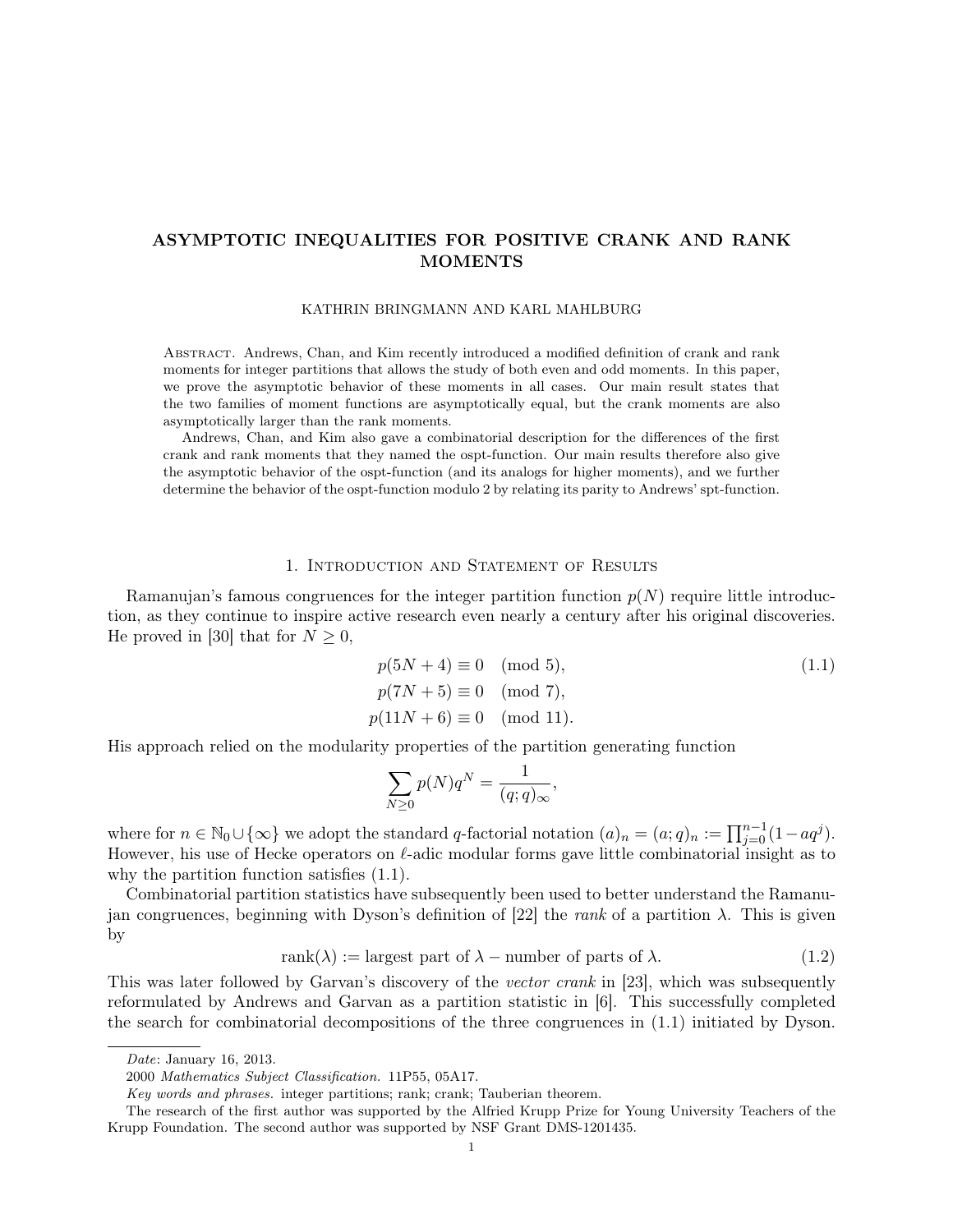If  $o(\lambda)$  denotes the number of ones in  $\lambda$ , and  $\mu(\lambda)$  is the number of parts strictly larger than  $o(\lambda)$ , then

$$
\text{crank}(\lambda) := \begin{cases} \text{largest part of } \lambda & \text{if } o(\lambda) = 0, \\ \mu(\lambda) - o(\lambda) & \text{if } o(\lambda) > 0. \end{cases} \tag{1.3}
$$

However, the study of these statistics does not end with the Ramanujan congruences, as there have been a great wealth of further results regarding the arithmetic properties of the crank and rank [13, 24, 27], their connections to modular and automorphic forms, including mock theta functions [14, 19], their asymptotic behavior and inequalities [17, 18], and related combinatorial objects such as Durfee symbols [2, 5, 25]. In this paper we focus particularly on the latter two topics, and use analytic and number theoretic techniques to build on ideas introduced in the recent work of Andrews, Chan, and Kim [5].

Let  $M(m, N)$  (resp.  $N(m, N)$ ) be the number of partitions of N with crank (resp. rank) m. Then aside from the anomalous case of  $M(m, N)$  when  $N = 1$  (where the correct combinatorial values are  $M(0, 1) = 1$  and  $M(m, 1) = 0$  for all  $m \neq 0$ , the two-parameter generating functions may be written as [6, 11]

$$
C(w;q) := \sum_{\substack{m \in \mathbb{Z} \\ N \ge 0}} M(m,N) w^m q^N = \frac{1-w}{(q)_{\infty}} \sum_{n \in \mathbb{Z}} \frac{(-1)^n q^{n(n+1)/2}}{1 - w q^n},
$$
(1.4)

$$
R(w;q) := \sum_{\substack{m \in \mathbb{Z} \\ N \ge 0}} N(m,N)w^m q^N = \frac{1-w}{(q)_{\infty}} \sum_{n \in \mathbb{Z}} \frac{(-1)^n q^{n(3n+1)/2}}{1 - w q^n}.
$$
 (1.5)

Atkin and Garvan introduced the moments of these statistics in [10] as follows. For  $r \in \mathbb{N}$ , the r-th crank moment is defined by

$$
M_r(N) := \sum_{m \in \mathbb{Z}} m^r M(m, N), \qquad (1.6)
$$

and the r-th rank moment by

$$
N_r(N) := \sum_{m \in \mathbb{Z}} m^r N(m, N). \tag{1.7}
$$

Atkin and Garvan described algebraic and arithmetic relationships between crank and rank moments, but the nature of their exact numerical values was first explored by Garvan, who conjectured a strong inequality between the two families of moments in [24]; a related set of conjectures were later given by the present authors in [15]. All of these conjectures were subsequently proven, and the most definitive known results can be succinctly stated as below.

**Theorem.** Suppose that  $r = 2k \in \mathbb{N}$  is even.

(i) 
$$
As N \to \infty
$$
,  
\n(ii) For all  $N > 0$ ,  
\n
$$
M_{2k}(N) \sim N_{2k}(N).
$$
\n(1.8)

$$
M_{2k}(N) > N_{2k}(N). \tag{1.9}
$$

Remark. In both cases, much more is known than is stated above. The authors and Rhoades [17] proved that there are certain explicit constants  $A_{2k}$  such that

$$
M_{2k}(N) \sim N_{2k}(N) \sim A_{2k} N^k p(N). \tag{1.10}
$$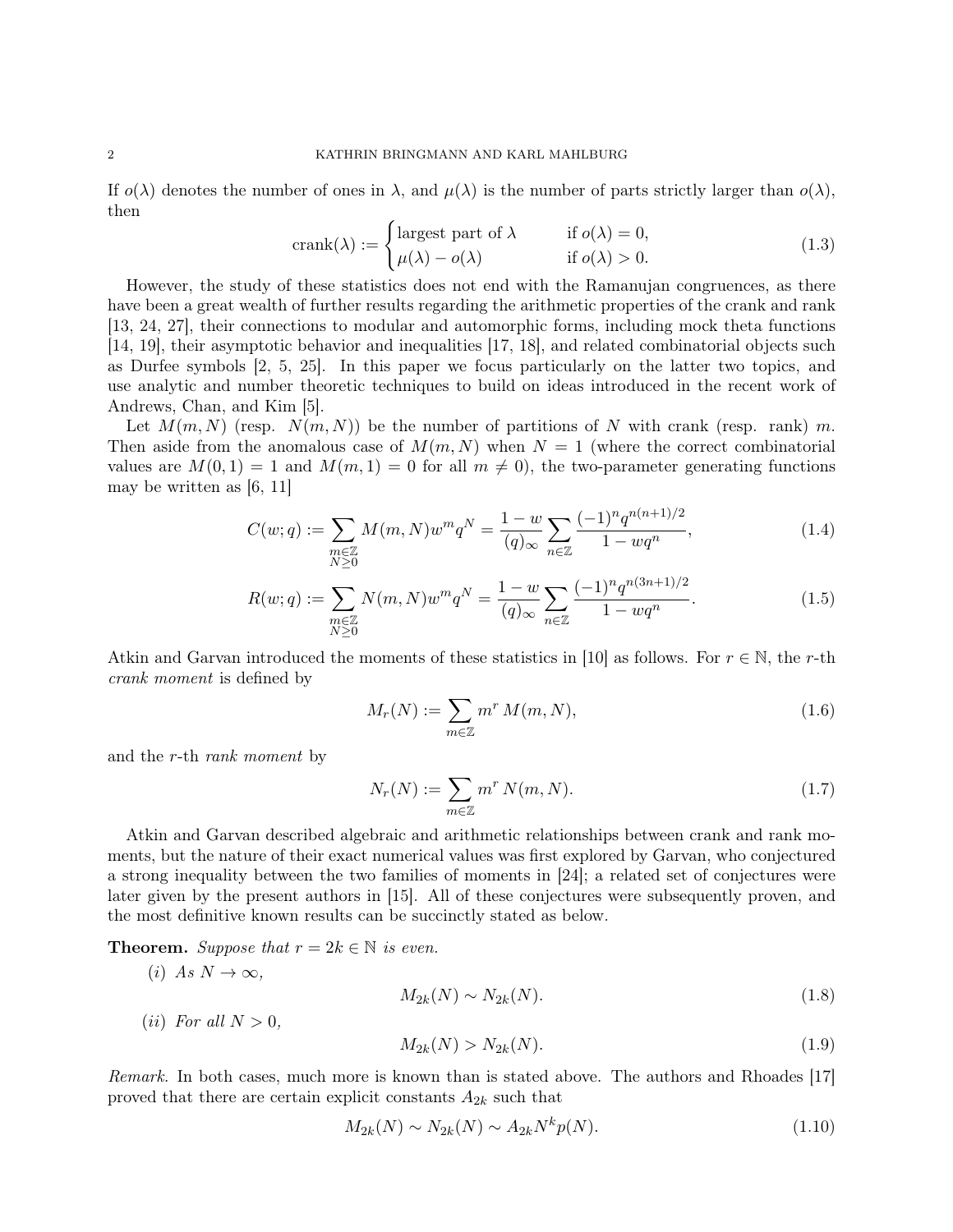Furthermore, Garvan [25] showed that each of the differences  $M_{2k}(N) - N_{2k}(N)$  can be written as a linear combination (with positive coefficients) of "higher spt-functions", which are manifestly positive counts of certain combinatorial objects.

However, the simple fact that  $M(m, N)$  and  $N(m, N)$  are both invariant under  $m \mapsto -m$  clearly implies that  $(1.6)$  and  $(1.7)$  are identically zero when r is odd. We therefore adopt the definition proposed by Andrews, Chan, and Kim [5] in order to study nontrivial odd crank and rank moments.

**Definition 1.1.** Suppose that  $r \in \mathbb{N}$ . The r-th positive crank (resp. rank) moment is defined by

$$
M_r^+(N) := \sum_{m \in \mathbb{N}} m^r M(m, N),
$$
  

$$
N_r^+(N) := \sum_{m \in \mathbb{N}} m^r N(m, N).
$$

Remark. Note that if  $r$  is even, there is no new information gained in the study of the positive crank and rank moments, as for  $k \geq 1$ 

$$
M_{2k}^{+}(N) = \frac{1}{2}M_{2k}(N), \quad \text{and} \quad N_{2k}^{+}(N) = \frac{1}{2}N_{2k}(N). \tag{1.11}
$$

In this paper, we combine the above ideas and study the asymptotic relationship between all positive crank and rank moments. Our main result precisely identifies the first two terms in the asymptotic expansion of the positive crank and rank moments.

**Theorem 1.2.** Suppose that  $r \in \mathbb{N}$ .

(i) As  $N \to \infty$ ,

$$
M_r^+(N) \sim N_r^+(N) \sim \gamma_r N^{\frac{r}{2}-1} e^{\pi \sqrt{\frac{2N}{3}}},
$$

where

$$
\gamma_r := r! \zeta(r) \left(1 - 2^{1-r}\right) \frac{6^{\frac{r}{2}}}{4\sqrt{3}\pi^r}.
$$

Here  $\zeta(s)$  denotes the Riemann  $\zeta$ -function. (*ii*) As  $N \to \infty$ ,

$$
M_r^+(N) - N_r^+(N) \sim \delta_r N^{\frac{r}{2} - \frac{3}{2}} e^{\pi \sqrt{\frac{2N}{3}}},
$$

where

$$
\delta_r := r! \zeta(r-2) \left(1 - 2^{3-r}\right) \frac{6^{\frac{r-1}{2}}}{4\sqrt{3}\pi^{r-1}}.
$$

As a corollary, we obtain a generalization of (1.8) and an asymptotic version of (1.9) for all positive crank and rank moments.

Corollary 1.3. Suppose that  $r \in \mathbb{N}$ .

(i) As  $N \to \infty$ ,  $M_r^+(N) \sim N_r^+(N)$ . (ii) There exists  $n_r \in \mathbb{N}$  such that if  $N \geq n_r$ , then  $M_r^+(N) > N_r^+(N)$ .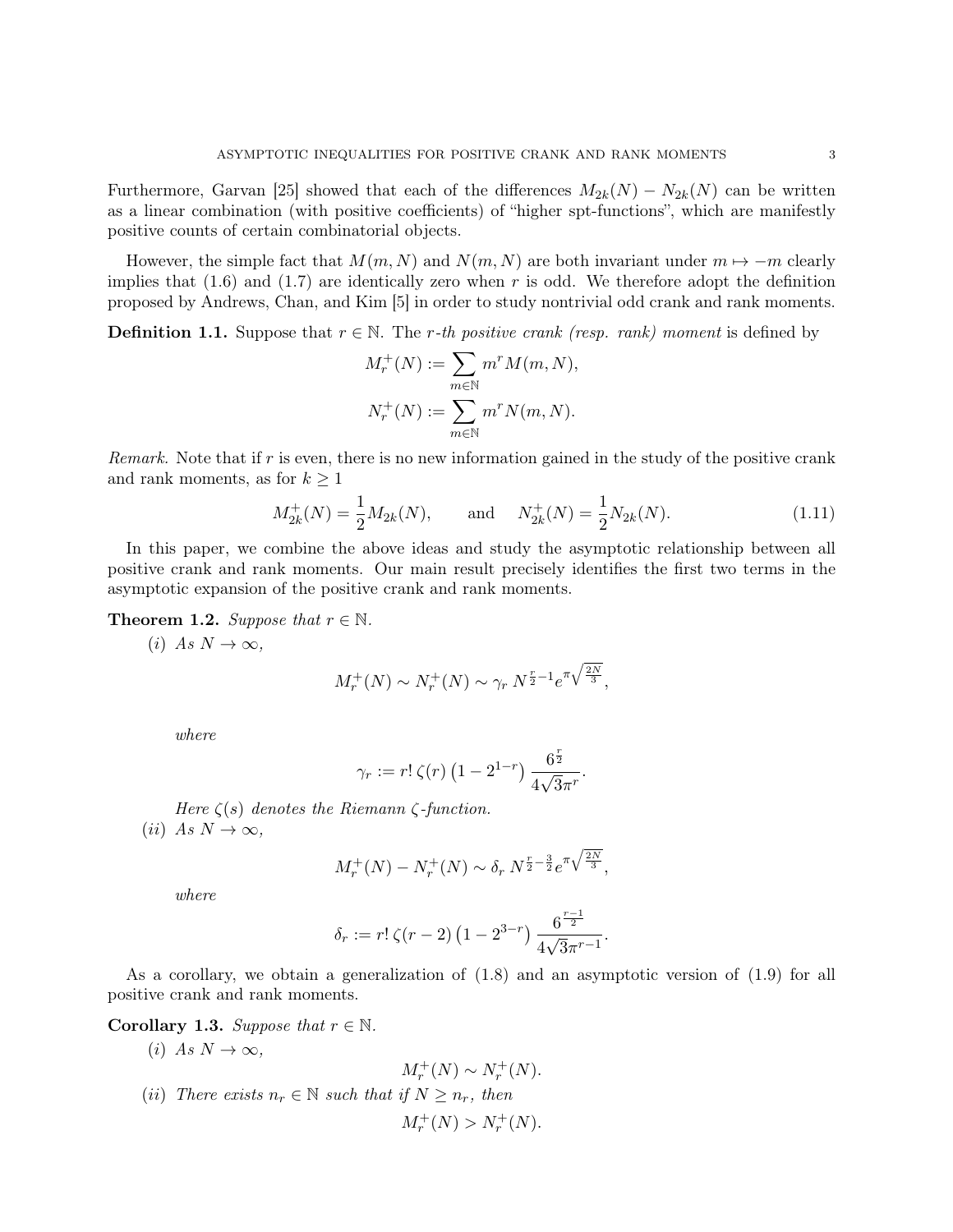Remarks. 1. For certain small r, the expressions for  $\gamma_r$  and  $\delta_r$  given in Theorem 1.2 must be evaluated using the analytic continuation of the Riemann zeta function. In particular,

$$
\gamma_1 = \frac{\log(2)}{2\sqrt{2}\pi},
$$
  

$$
\delta_3 = \frac{3\sqrt{3}\log(2)}{\pi^2}, \qquad \delta_2 = \frac{1}{2\sqrt{2}\pi}, \qquad \text{and} \quad \delta_1 = \frac{1}{16\sqrt{3}}.
$$

Although the overall result can be stated uniformly, these cases must be dealt with separately in our proofs.

2. If r is even, these expressions are equivalent to those shown in [17]. In their detailed study of the case  $r = 1$ , Andrews, Chan, and Kim also proved (Theorem 6 in [5]) that

$$
M_1^+(N) = \sum_{\lambda \vdash N} d(\lambda) \tag{1.12}
$$

where  $d(\lambda)$  denotes the size of the *Durfee square* of a partition  $\lambda$  and the summation is over all partitions of N. This sum was previously studied by Canfield, Corteel, and Savage, who showed that (Corollary 3 of [20]) √

$$
\sum_{\lambda \vdash N} d(\lambda) \sim \frac{\sqrt{6} \log(2)}{\pi} \sqrt{N} p(N),\tag{1.13}
$$

which is equivalent to our asymptotic formula for  $M_1^+(N)$ .

3. The relative error in both asymptotic expressions in Theorem 1.2 is of order  $N^{-\frac{1}{2}}$ . In fact, our proof allows us to write an asymptotic expansion of the form

$$
M_r^+(N) = \gamma_r N^{\frac{r}{2}-1} e^{\pi \sqrt{\frac{2N}{3}}} \left( 1 + \sum_{j=1}^S b_j N^{-\frac{j}{2}} + O\left(N^{-\frac{S+1}{2}}\right) \right)
$$

for any  $S \geq 0$ , and the same is true of the rank moments (and hence also for the differences  $M_r^+(N) - N_r^+(N)$ ).

4. In parallel work, Diaconis, Janson, and Rhoades [21] have also independently proven the main term for the positive rank moments as found in Theorem 1.2 part (i). Their main tool was the Method of Moments, which allows the determination of the limiting distribution (in the weak sense) of the partition rank statistic as the size of the partitions grow to infinity.

5. One of the main results of [5] is a generalization of (1.9). While the present paper was under review, Andrews, Chan, and Kim proved that the positive crank moments are always larger than the positive rank moments (after initially proving this for the first moments). Specifically, Theorem 5 of [5] states that

$$
M_r^+(N) > N_r^+(N) \tag{1.14}
$$

for all  $r, N > 0$ .

This is particularly striking in comparison to Corollary 1.3 part  $(i)$ . Indeed, these complementary results together show that the crank and rank moments are asymptotically equal, in spite of the fact that the crank moments are universally larger.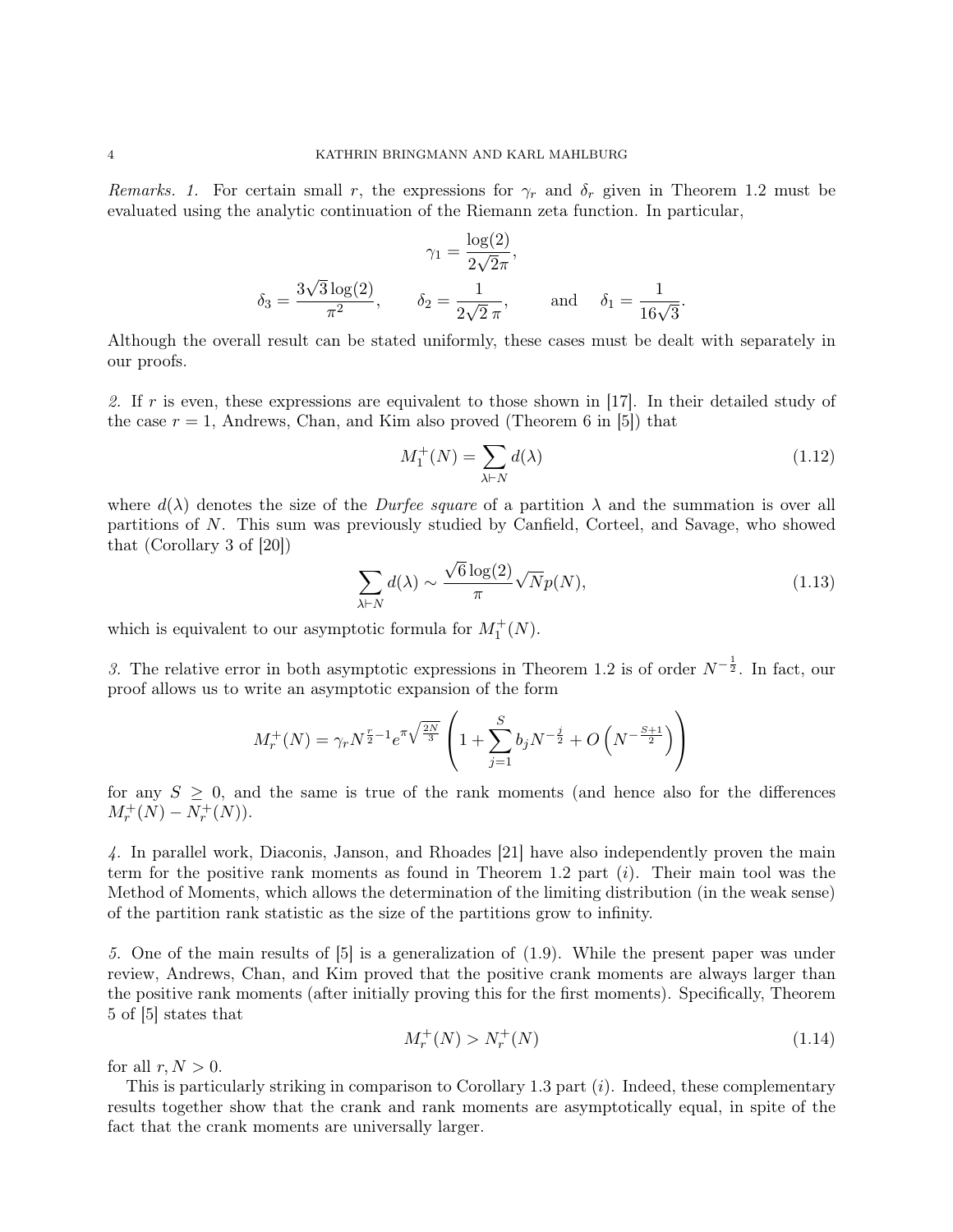It is notable that many of the previous proofs for the asymptotic behavior and arithmetic properties of even crank and rank moments relied on the modular and automorphic properties of their generating functions (1.4) and (1.5). The positive moments do not share these properties, as the singly-infinite summations in Definition 1.1 are qualitatively lacking the symmetry of the full moments in  $(1.6)$  and  $(1.7)$ . The effect of this is seen in the presence of so-called *false* theta functions throughout our proofs. We have therefore developed an entirely different approach, using Mittag-Leffler theory, the Mellin transform, and a variant of the Hardy-Ramanujan Circle Method due to Wright [31] in order to study the generating functions of the positive moments directly.

Wright's approach is not widely known, and gives much weaker results than Hardy and Ramanujan (whose technique was subsequently refined by Rademacher in [28, 29]) in the study of the coefficients of modular forms. Indeed, following recent further work [16], one can obtain formulas for the coefficients of hypergeometric series that satisfy mock modular or mock Jacobi transformation properties. This was also previously used by the authors and Rhoades in order to obtain asymptotic series for even crank and moments with polynomial error in [18]. However, these techniques do not apply to the positive moments, and the advantage of Wright's approach is that it is equally effective on any function with an asymptotic expansion. As such, his method lies somewhere between the Hardy-Ramanujan Circle Method and Tauberian theorems (which give the asymptotic behavior of the coefficients of a power series based solely on its analytic behavior near a single singularity). Wright's approach is powerful enough to provide an asymptotic expansion for the coefficients, but flexible enough that it applies to nonmodular generating functions such as the positive crank and rank moments.

There has also been particular interest in the smallest nontrivial crank and rank moments. In [3], Andrews defined the smallest parts function  $spt(N)$  as the sum of the total number of appearances of the smallest part in each integer partition of  $N$ , and proved the surprising fact that

$$
spt(N) = \frac{1}{2} (M_2(N) - N_2(N)) = M_2^+(N) - N_2^+(N).
$$

Note that the second moments are the smallest nonzero case of the full moments. Using Hardy and Ramanujan's famous asymptotic formula

$$
p(N) \sim \frac{1}{4\sqrt{3}N} e^{\pi \sqrt{\frac{2N}{3}}},\tag{1.15}
$$

the  $r = 2$  case of Theorem 1.2 *(ii)* therefore implies that

$$
\text{spt}(N) \sim \frac{\sqrt{6}}{\pi} \sqrt{N} p(N) \sim \frac{1}{2\sqrt{2}\pi\sqrt{N}} e^{\pi\sqrt{\frac{2N}{3}}},
$$

which was first proven in [12].

The smallest parts function has also been studied for its arithmetic properties, and satisfies three linear congruences modulo 5,7, and 13 that are remarkably similar to  $(1.1)$  [3]. The parity of  $spt(N)$  is equally striking, as it is entirely dictated by certain quadratic characters on the prime factorization, as was recently proven by Andrews, Garvan, and Liang [7].

In the course of their study of the positive crank and rank moments, Andrews, Chan, and Kim defined a natural counterpart to  $spt(N)$  for the first moments, setting

$$
ospt(N) := M_1^+(N) - N_1^+(N).
$$

They then proved the positivity of  $\text{osp}(N)$  (cf. (1.14)) by showing that  $\text{osp}(N)$  in fact counts a certain statistic on partitions. In particular, they defined  $ST(\lambda)$  as the number of even and odd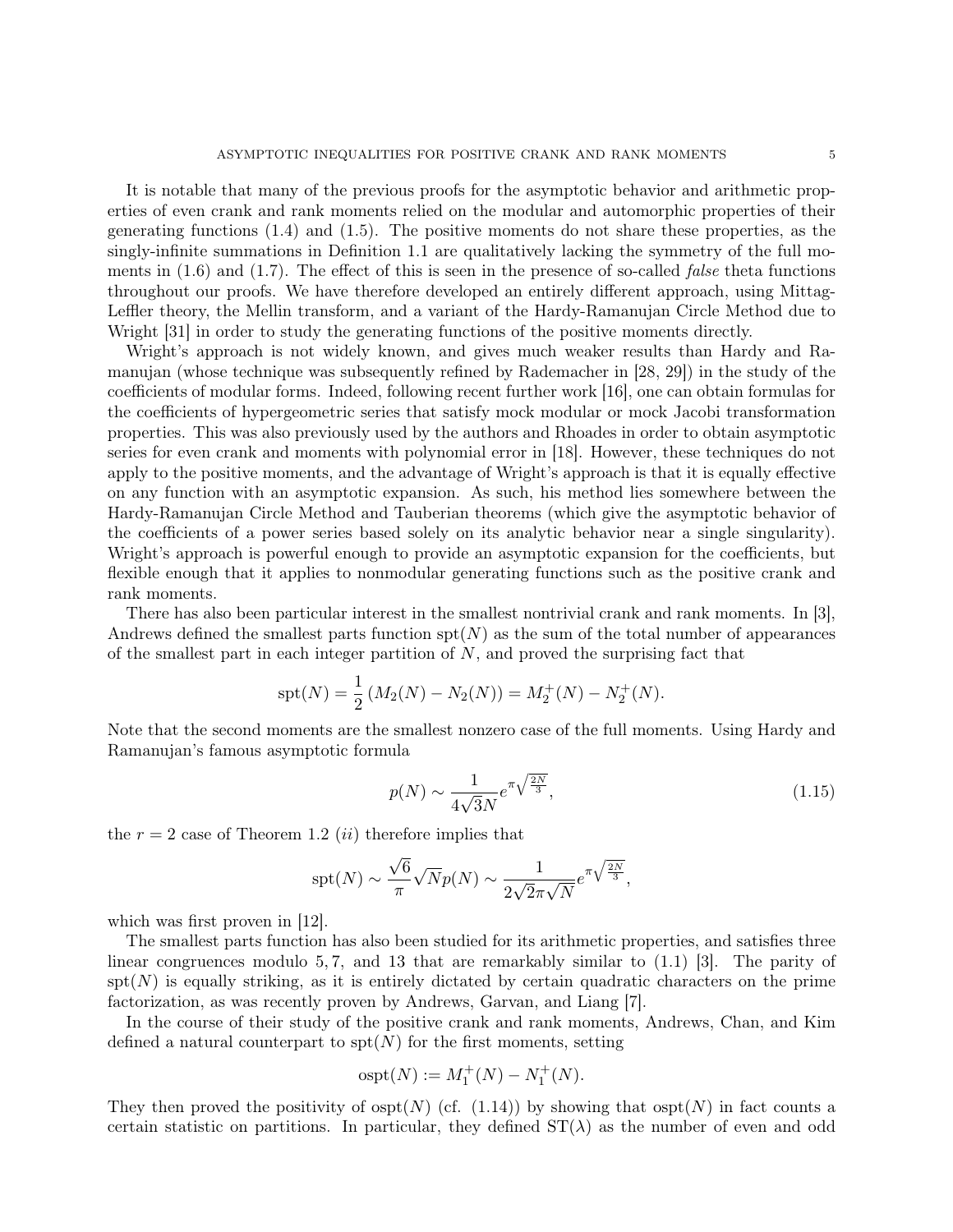strings in a partition  $\lambda$  and proved (Theorem 4 in [7])

$$
ospt(N) = \sum_{\lambda \vdash N} ST(\lambda). \tag{1.16}
$$

The precise definition of ST is somewhat technical, so we do not restate it until later in this paper, where we also derive some important combinatorial properties. Most notably, we will show that  $\text{ospt}(N)$  is a weakly increasing function in N.

Our next result describes the asymptotic behavior of  $\text{ospt}(N)$ . Although the formula is equivalent to that found in the  $r = 1$  case of Theorem 1.2 part *(ii)*, we highlight this case as a separate result due to the different nature of the proof.

Theorem 1.4. As  $N \to \infty$ ,

$$
ospt(N) \sim \frac{1}{4} p(N) \sim \frac{1}{16\sqrt{3}N} e^{\pi \sqrt{\frac{2N}{3}}}.
$$

Remark. The relationship between  $\text{osp}(N)$  and  $p(N)$  is not immediately obvious from the combinatorial definition of even and odd strings in [7], but in fact, it is likely that with precise asymptotic constants it can be shown that  $\mathrm{osp}(N) < p(N)$  for all N. It would be interesting to obtain a combinatorial proof of this as well.

Remark. Andrews, Chan, and Kim further defined "higher ospt-functions" by setting

$$
\mathrm{ospt}_r(N):=M_r^+(N)-N_r^+(N)
$$

for any  $r \geq 1$ . Their proof of (1.14) proceeds by finding an alternative description of  $\text{osp}_r(N)$ as a combinatorial counting function that, interestingly, is not a generalization of Garvan's higher spt-functions in [25]. Theorem 1.2 part  $(ii)$  therefore also provides asymptotic formulas for all of these functions.

Finally, we prove parity results for  $\text{ospt}(N)$  that resemble those for  $\text{spt}(N)$ .

**Theorem 1.5.** If  $N \in \mathbb{N}$ , then  $\text{ospt}(N)$  is odd if and only if  $24N - 1 = \ell^{4a+1}m^2$  for some prime  $\ell \equiv 23 \pmod{24}$  and positive integers a, m with  $(\ell, m) = 1$ .

Remark. This result is an immediate corollary of a short proof that  $\text{osp}(N) \equiv \text{spt}(N) \pmod{2}$ . The parity condition in the theorem statement is therefore exactly that given for  $\text{spt}(N)$  in Theorem 1.3 of [7]. This observation was also independently shown by Andrews, Chan, and Kim, and appears as Theorem 14 in [5].

The remainder of the paper is as follows. In Section 2 we define symmetrized positive crank and rank moments, give their generating functions, and describe how their study is sufficient to prove our main results. Next, in Section 3 we use the Mittag-Leffler decomposition and Taylor's theorem in order to find the asymptotic behavior of the symmetrized positive moment generating functions. In Section 4 we apply Wright's variant of the Hardy-Ramanujan Circle Method to find the asymptotic behavior of the symmetrized positive moments, which proves our main results. Section 5 contains a detailed look at the case of the first moments, including the asymptotic behavior and parity of the ospt-function. Finally, one of our main technical tools is relegated to a brief Appendix, in which we apply a method described by Zagier to find asymptotic expansions for several series that arise during the course of the paper.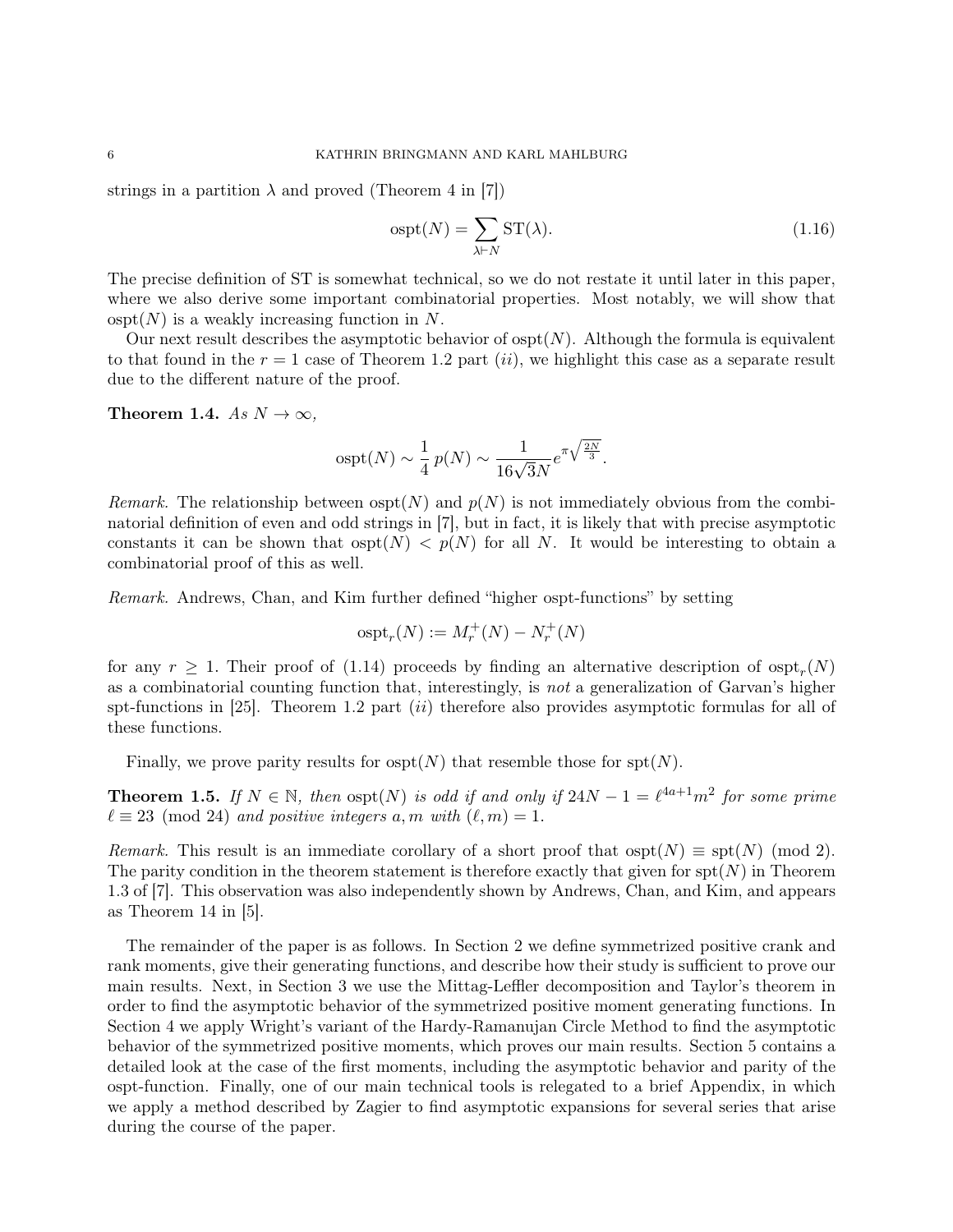## 2. Symmetrized moments

Just as in Andrews' study of Durfee symbols [2] and Garvan's work on higher spt-functions [25], it is much more convenient to work primarily with *symmetrized* positive moments rather than with Definition 1.1. Modifying Andrews' and Garvan's notation in the natural way, we set

$$
\mu_r^+(N) := \sum_{m \in \mathbb{N}} \binom{m + \left\lfloor \frac{r-1}{2} \right\rfloor}{r} M(m, N),
$$
  

$$
\eta_r^+(N) := \sum_{m \in \mathbb{N}} \binom{m + \left\lfloor \frac{r-1}{2} \right\rfloor}{r} N(m, N).
$$

2.1. Main results for symmetrized positive moments. Our main asymptotic results in Theorem 1.2 are consequences of the following result for symmetrized moments, in which we write the leading terms using modified Bessel functions (following the standard notation  $I_{\nu}(x)$ ). Using Bessel functions rather than exponentials makes it somewhat easier to compare the two moment functions, as the constants are simpler. There is a small difference in some of the lower order terms that depends on the parity of  $r$ , although we always suppress the dependence on  $r$  in defining

$$
\rho = \rho(r) := \begin{cases} 0 & \text{if } r \text{ is odd,} \\ \frac{1}{2} & \text{if } r \text{ is even.} \end{cases}
$$

**Theorem 2.1.** Suppose that  $r \geq 2$ . As  $N \to \infty$ ,

$$
\mu_r^+(N) = c_r N^{\frac{r}{2} - \frac{3}{4}} I_{r-\frac{3}{2}} \left( \pi \sqrt{\frac{2N}{3}} \right) + d_{1,r} N^{\frac{r}{2} - \frac{5}{4}} I_{r-\frac{5}{2}} \left( \pi \sqrt{\frac{2N}{3}} \right) + O\left(N^{\frac{r}{2} - \frac{7}{4}} e^{\pi \sqrt{\frac{2N}{3}}} \right),
$$
  

$$
\eta_r^+(N) = c_r N^{\frac{r}{2} - \frac{3}{4}} I_{r-\frac{3}{2}} \left( \pi \sqrt{\frac{2N}{3}} \right) + d_{3,r} N^{\frac{r}{2} - \frac{5}{4}} I_{r-\frac{5}{2}} \left( \pi \sqrt{\frac{2N}{3}} \right) + O\left(N^{\frac{r}{2} - \frac{7}{4}} e^{\pi \sqrt{\frac{2N}{3}}} \right),
$$

where the constants  $c_r$  and  $d_{\ell,r}$  are given by

$$
c_r := \zeta(r) \left(1 - 2^{1-r}\right) \frac{6^{\frac{r}{2} - \frac{3}{4}}}{\sqrt{2\pi}^{r-1}},
$$
  

$$
d_{\ell,r} := -\frac{\pi}{24\sqrt{6}} c_r - \frac{6^{\frac{r}{2} - \frac{5}{4}}}{\sqrt{2\pi}^{r-2}} \left(\frac{\ell}{2}\zeta(r-2) \left(1 - 2^{3-r}\right) + \rho\zeta(r-1) \left(1 - 2^{1-r}\right)\right).
$$

*Proof of Theorem 1.2 from Theorem 2.1.* We first consider the case  $r = 1$ , and note that Theorem 1.4 is an equivalent restatement of Theorem 1.2  $(ii)$ . Combined with  $(1.12)$  and  $(1.13)$ , we can then also conclude Theorem 1.2 (i).

We thus assume that  $r \geq 2$ , and use Theorem 2.1. Observe (cf. Garvan's approach to even moments in [25]) that

$$
M_r^+(N) = r! \mu_r^+(N) + \sum_{\ell=0}^{r-1} a_{\ell} \mu_{\ell}^+(N),
$$
  
\n
$$
N_r^+(N) = r! \eta_r^+(N) + \sum_{\ell=0}^{r-1} a_{\ell} \eta_{\ell}^+(N),
$$
\n(2.1)

for certain integers  $a_{\ell}$ . In order to obtain the asymptotic formulas as stated, we use the following well-known asymptotic formula for the modified Bessel functions as the argument  $x \to \infty$  (which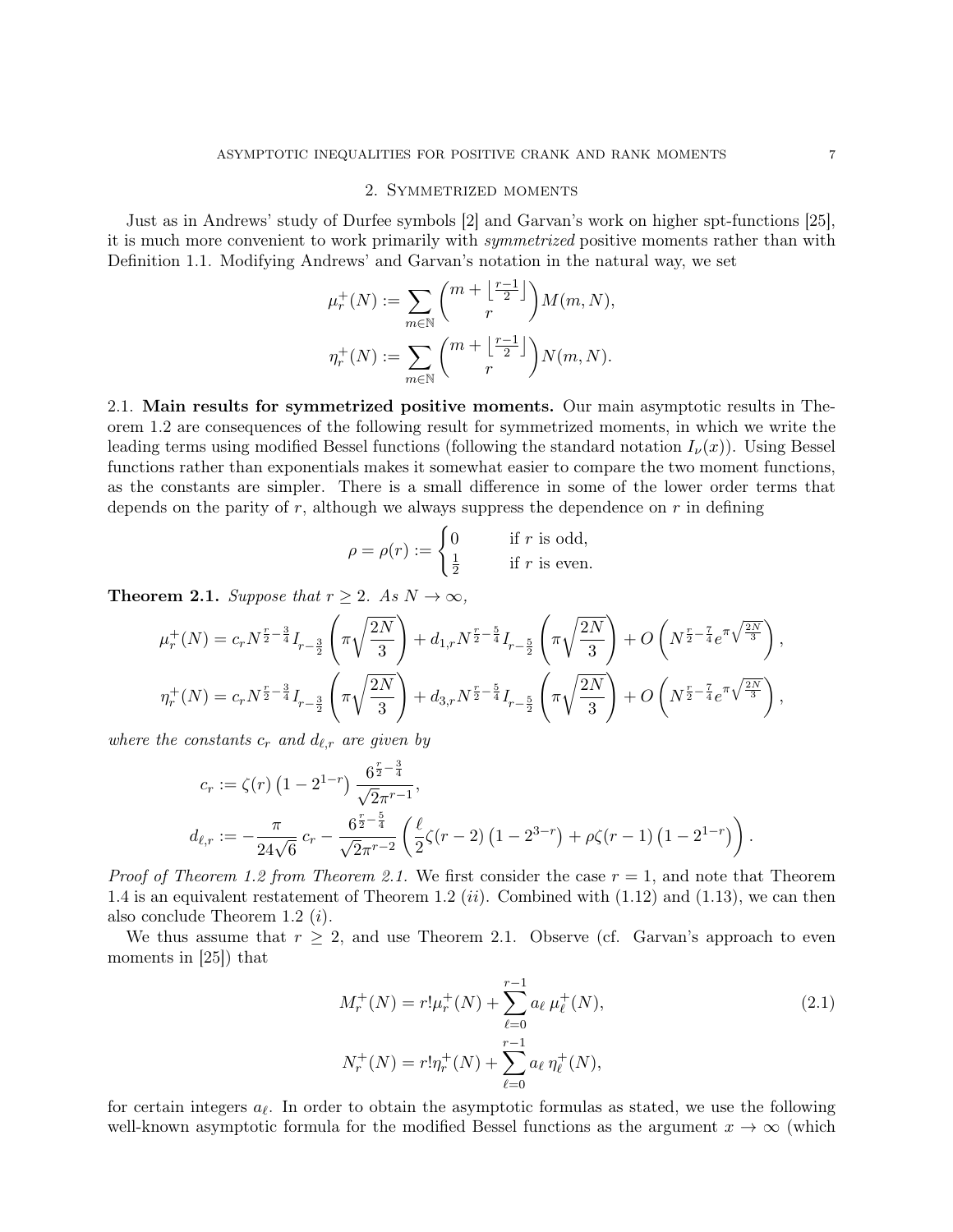hold for any index  $\nu$  (see (4.12.7) in [4]):

$$
I_{\nu}(x) = \frac{e^x}{\sqrt{2\pi x}} + O\left(\frac{e^x}{x^{\frac{3}{2}}}\right).
$$

This immediately gives part (i).

For the difference of the crank and rank moments, we subtract the second line of (2.1) from the first, obtaining

$$
M_r^+(N) - N_r^+(N) = r! \left( \mu_r^+(N) - \eta_r^+(N) \right) + \sum_{\ell=0}^{r-1} a_{\ell} \left( \mu_{\ell}^+(N) - \eta_{\ell}^+(N) \right).
$$

Theorem 2.1 implies that every term in the sum is at most  $O(N^{\frac{r}{2}-2}e^{\pi\sqrt{\frac{2N}{3}}})$ , and simplifying the first term gives part  $(ii)$ .

2.2. Generating functions. We now derive useful expressions for the generating functions of symmetrized positive moments, which we will use to analytically study the asymptotic behavior. If  $\ell, r \in \mathbb{N}$ , define a "false" Appell-type sum by

$$
S_{\ell,r}(q) := \sum_{n\geq 1} \frac{(-1)^{n+1} q^{\frac{\ell n^2}{2} + (\frac{r}{2} + \rho)n}}{(1 - q^n)^r}.
$$
\n(2.2)

We further set

$$
F_{\ell,r}(q) = \sum_{N \geq 0} a_{\ell,r}(N) q^N := \frac{1}{(q)_{\infty}} S_{\ell,r}(q).
$$

**Proposition 2.2.** Suppose that  $r \in \mathbb{N}$ . Then we have

$$
\sum_{N\geq 0} \mu_r^+(N)q^N = F_{1,r}(q),
$$
  

$$
\sum_{N\geq 0} \eta_r^+(N)q^N = F_{3,r}(q).
$$

Remark. In other words,  $\mu_r^+(N) = a_{1,r}(N)$  and  $\eta_r^+(N) = a_{3,r}(N)$ .

We do not provide a proof of these formulas, as they are entirely analogous to the proof for the case  $r = 1$  as found in Theorem 1 of [7] and the case of even r found in Theorem 2 of [2]. In order to write uniform formulas for all r, we use the fact that  $r - \lfloor \frac{r-1}{2} \rfloor = \frac{r}{2} + \rho$ .

## 3. Asymptotic behavior of generating functions

In this section, we describe the asymptotic behavior of the generating functions  $F_{\ell,r}(q)$  when q is near an essential singularity on the unit circle. We therefore adopt the notation commonly used with modular forms and write  $q = e^{2\pi i \tau}$ , where  $\tau = x + iy$  and  $y > 0$ . The overall asymptotic behavior is largely controlled by the exponential singularities of  $(q; q)_\infty^{-1}$ , which can be easily understood through modular transformations. The dominant pole is at  $q = 1$ , and the primary technical challenge is therefore to understand the asymptotic behavior of the sum  $S_{\ell,r}(q)$  near this point.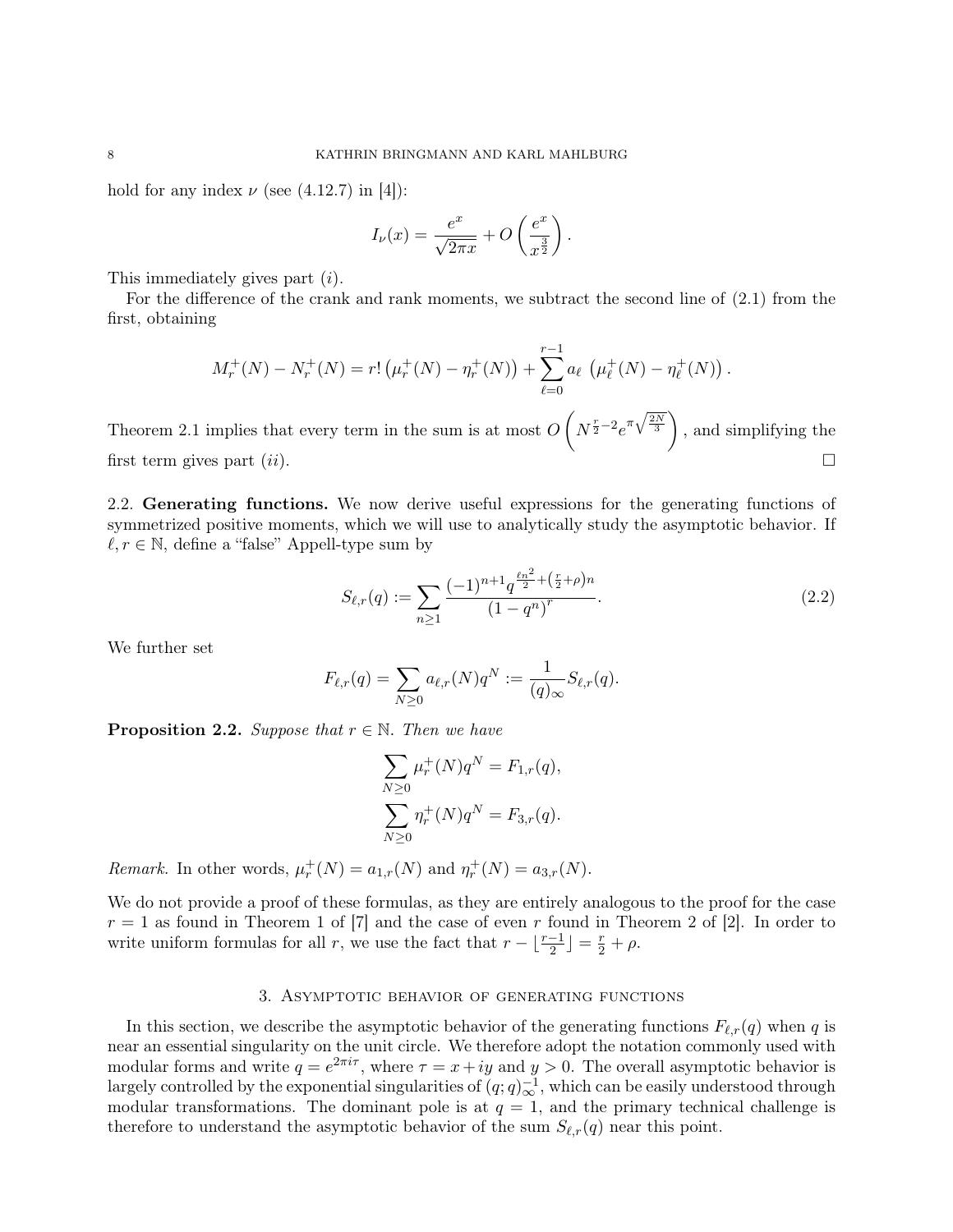3.1. Bounds near the dominant pole. In order to identify the nature of the pole at  $q = 1$  for  $S_{\ell,r}(q)$ , we apply the Mittag-Leffler partial fraction decomposition. It is straightforward to verify that for  $w \in \mathbb{C}$ 

$$
\frac{e^{\pi i w}}{(1 - e^{2\pi i w})^r} = \frac{1}{(-2\pi i w)^r} + \sum_{\substack{0 < j < r \\ j \equiv r \pmod{2}}} \frac{\alpha_j}{(-2\pi i w)^j} + \sum_{\substack{0 < j \le r \\ j \equiv r \pmod{2}}} \frac{\alpha_j}{(-2\pi i)^j} \sum_{m \ge 1} \left[ \frac{1}{(w - m)^j} + \frac{1}{(w + m)^j} \right],\tag{3.1}
$$

where  $\alpha_j$  are certain constants; note that  $\alpha_r = 1$ . By summing this expansion over all n (with  $w = n\tau$ , we obtain

$$
S_{\ell,r}(q) = \sum_{n\geq 1} (-1)^{n+1} q^{\frac{\ell n^2}{2} + \rho n} \left[ \frac{1}{(-2\pi i n \tau)^r} + \sum_{\substack{0 < j < r \\ j \equiv r \pmod{2}}} \frac{\alpha_j}{(-2\pi i n \tau)^j} + \sum_{\substack{0 < j < r \\ j \equiv r \pmod{2}}} \frac{\alpha_j}{(-2\pi i)^j} \sum_{m \geq 1} \left( \frac{1}{(n\tau - m)^j} + \frac{1}{(n\tau + m)^j} \right) \right]. \tag{3.2}
$$

We now use this expression in order to determine the first terms in the asymptotic expansion of  $S_{\ell,r}(q)$  in a certain analytic neighborhood of  $q = 1$ .

**Proposition 3.1.** Assume  $r \geq 3$ ,  $y = \frac{1}{2\sqrt{3}}$  $\frac{1}{2\sqrt{6N}}$ , and  $|x| \leq y$ . As  $N \to \infty$ , we have  $S_{\ell,r}(q) - \tilde{c}_r(-2\pi i\tau)^{-r} - \tilde{d}_{\ell,r}(-2\pi i\tau)^{-r+1} \ll N^{\frac{r}{2}-1}$ 

with

$$
\widetilde{c}_r := \zeta(r) \left( 1 - 2^{1-r} \right), \n\widetilde{d}_{\ell,r} := -\frac{\ell}{2} \zeta(r-2) \left( 1 - 2^{3-r} \right) - \rho \zeta(r-1) \left( 1 - 2^{2-r} \right).
$$

Proof. We first consider the contribution from the first bracketed term in  $(3.2)$ . This reduces to the study of the functions

$$
g_{\ell,j}(\tau) := \sum_{n \ge 1} (-1)^{n+1} n^{-j} q^{\frac{\ell n^2}{2} + \rho n}.
$$
 (3.3)

If  $j \geq 1$ , then  $g_{\ell,j}$  is convergent at  $\tau = 0$ , with value

$$
g_{\ell,j}(0) = \sum_{n\geq 1} \frac{(-1)^{n+1}}{n^j} = \zeta(j) \left(1 - 2^{1-j}\right),
$$

where this expression is again to be interpreted as a limit when  $j = 1$ . Note further that if  $j \geq 2$ , then  $g_{\ell,j}$  is absolutely (and uniformly) convergent for all  $|q| \leq 1$ , since

$$
\left|g_{\ell,j}(\tau)\right| \leq \sum_{n\geq 1} \frac{1}{n^j} = \zeta(j).
$$

We will apply Taylor's Theorem to obtain lower-order asymptotic terms in  $g_{\ell,r}$ , and make use of the fact that the resulting derivatives can be expressed recursively using

$$
\frac{1}{2\pi i} \frac{\partial}{\partial \tau} g_{\ell,j}(\tau) = \frac{\ell}{2} g_{\ell,j-2}(\tau) + \rho g_{\ell,j-1}(\tau),
$$

$$
\left(\frac{1}{2\pi i}\right)^2 \frac{\partial^2}{\partial \tau^2} g_{\ell,j}(\tau) = \frac{\ell^2}{4} g_{\ell,j-4}(\tau) + \ell \rho g_{\ell,j-3}(\tau) + \rho^2 g_{\ell,j-2}(\tau).
$$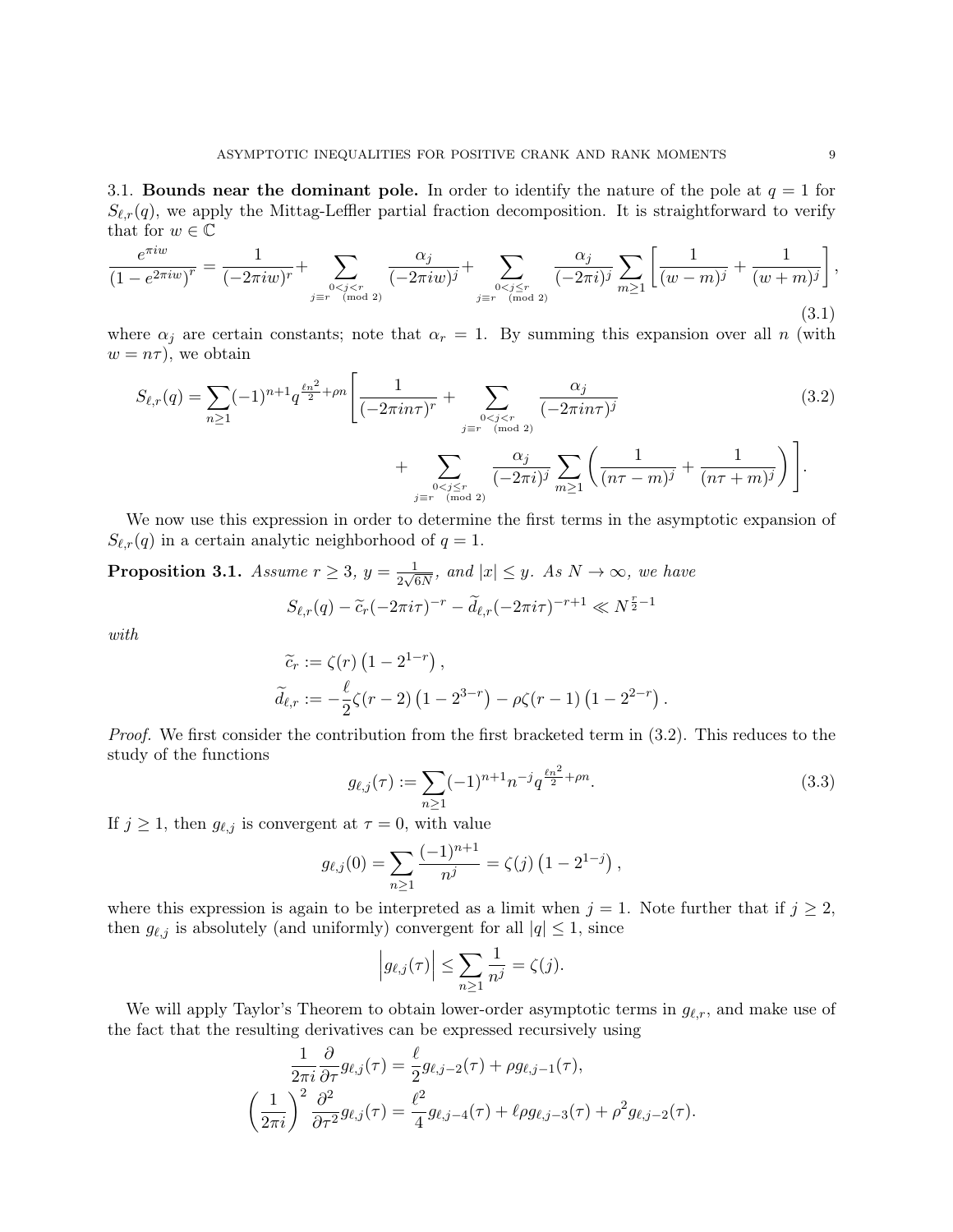Taylor's Theorem can now be directly applied for  $j \geq 6$  (as all terms are uniformly bounded), giving

$$
g_{\ell,j}(\tau) - g_{\ell,j}(0) - g'_{\ell,j}(0)\tau \ll |\tau|^2 \sup_{w \in \mathbb{H}} \left| g''_{\ell,j}(w) \right| \ll |\tau|^2 \ll N^{-1}.
$$
 (3.4)

The main terms in the proposition statement are given by the first two terms in (3.4), so the remaining task in the proof is to show that the other summands (3.2) are of smaller order. Additionally, we need to individually address the small values of  $i$ .

The second bracketed term in  $(3.2)$  is a sum on j, and on these terms we use a simple uniform bound. In particular,

$$
g_{\ell,j}(\tau) \ll \sum_{n\geq 1} \frac{e^{-Cn^2y}}{n^j} \ll \begin{cases} 1 & \text{if } j \geq 2, \\ 1 + \frac{1}{\sqrt{y}} \ll N^{\frac{1}{4}} & \text{if } j = 1. \end{cases}
$$

for some constant C. In the case  $j = 1$ , we bound the (monotonic) sum by an integral, and the statement follows by the standard Gaussian evaluation.

For the final bracketed term in (3.2), a direct calculation shows that for  $m \in \mathbb{Z} \setminus \{0\}$  (and values of  $\tau$  subject to the constraint  $|x| \leq y$ 

$$
\frac{1}{n\tau+m} \ll \frac{1}{m}.
$$

Thus for  $j > 1$  we have the bound

$$
\sum_{n\geq 1} (-1)^n q^{\frac{\ell n^2}{2} + \rho n} \sum_{m\geq 1} \left( \frac{1}{(n\tau - m)^j} + \frac{1}{(n\tau + m)^j} \right) \ll \sum_{m\geq 1} m^{-j} \sum_{n\geq 1} e^{-\pi \ell n^2 y} \ll y^{-\frac{1}{2}} \ll N^{\frac{1}{4}}.
$$
 (3.5)

The final summation bound follows again through a comparison with a Gaussian integral. Alternatively, it can also be shown using the modular inversion formula for the theta function; it also follows from Zagier's formula for asymptotic expansions (cf. Proposition A.1; also found as Example 2 in Section 4 of [32]). Moreover, for  $j = 1$  we have

$$
\frac{1}{n\tau - m} + \frac{1}{n\tau + m} \ll \frac{n\tau}{m^2}.
$$

Thus the corresponding contribution can be bounded by

$$
|\tau| \sum_{n \ge 1} n e^{-\pi n^2 y} \ll N^{-\frac{1}{2}} \frac{1}{y} \ll 1,
$$
\n(3.6)

where the sum is bounded using Proposition A.2 in the Appendix. This completes the proof for  $r \geq 6$ .

For the remaining cases  $3 \leq r \leq 5$ , absolute bounds are not sufficient to show that the Taylor series in (3.4) is valid (which requires that the bounds are uniform), so we instead argue directly that the function  $g_{\ell,j}$  is uniformly bounded for  $j = -1, 0, 1$ . The details are somewhat involved and are therefore found in Appendix A, where we follow Zagier's use of a technical tool related to the Mellin transform to study the asymptotic expansions of series such as  $g_{\ell,j}$ . See Proposition A.3 for this final part of the proof.

Corollary 3.2. Assume that  $r \geq 3$ ,  $y = \frac{1}{2\sqrt{3}}$  $\frac{1}{2\sqrt{6N}}$ , and  $|x| \leq y$ . As  $N \to \infty$ , we have

$$
F_{\ell,r}(q) - c_r^*(-2\pi i\tau)^{\frac{1}{2}-r}e^{\frac{\pi i}{12\tau}} - d_{\ell,r}^*(-2\pi i\tau)^{\frac{3}{2}-r}e^{\frac{\pi i}{12\tau}} \ll N^{\frac{r}{2}-\frac{5}{4}}e^{\pi\sqrt{\frac{N}{6}}},
$$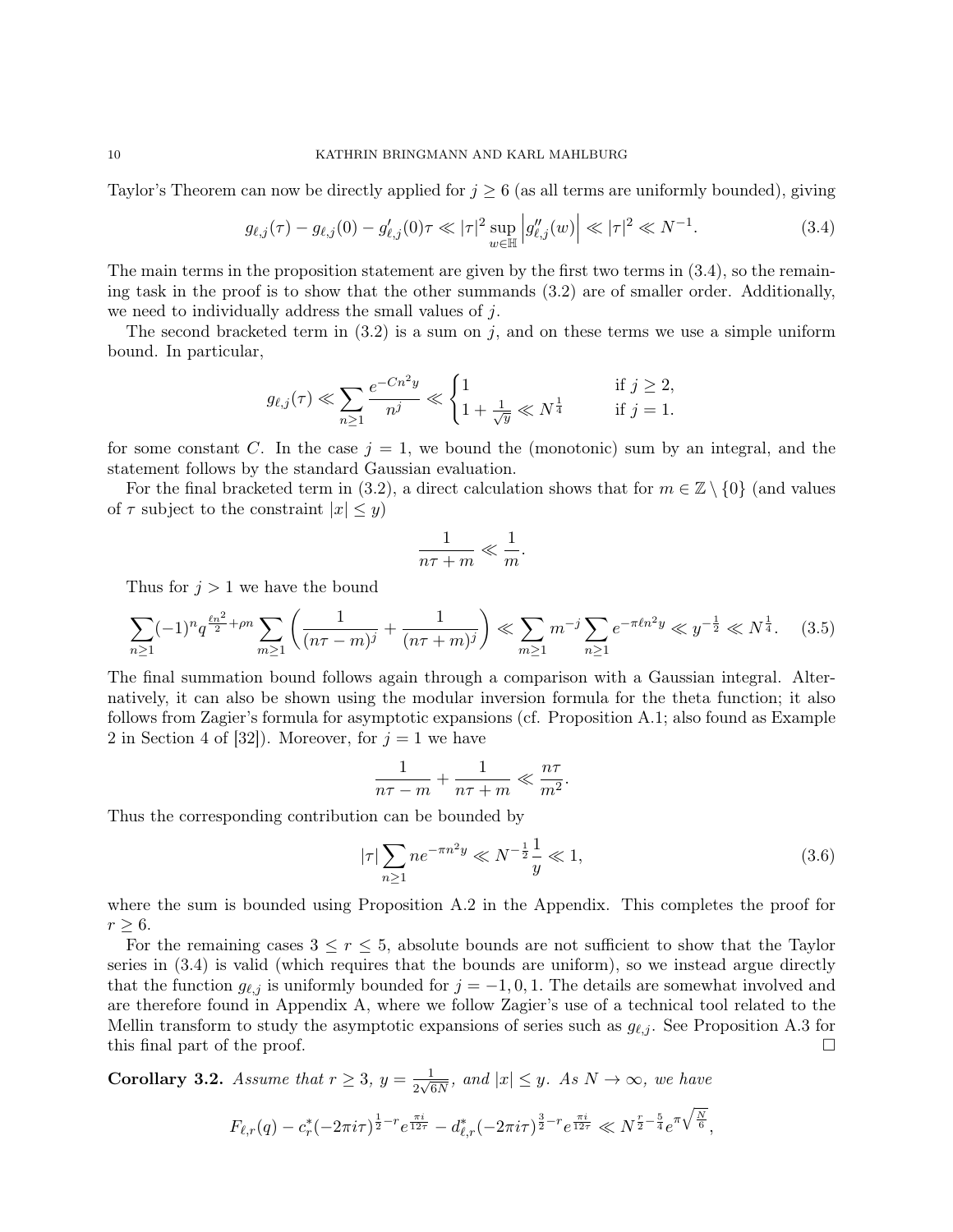where

$$
c_r^* := \frac{\widetilde{c}_r}{\sqrt{2\pi}},
$$
 and  $d_{\ell,r}^* := \frac{1}{\sqrt{2\pi}} \left( -\frac{\widetilde{c}_r}{24} + \widetilde{d}_{\ell,r} \right).$ 

Proof. Recall the modular inversion formula for Dedekind's eta function (Theorem 3.1 in [8]), which states that

$$
\eta\left(-\frac{1}{\tau}\right) = \sqrt{-i\tau}\eta(\tau). \tag{3.7}
$$

We use this to obtain the expansion

$$
\frac{1}{(q)_{\infty}} = \frac{q^{\frac{1}{24}}\sqrt{-i\tau}}{\eta\left(-\frac{1}{\tau}\right)} = \sqrt{-i\tau}e^{\frac{2\pi i}{24}\left(\tau + \frac{1}{\tau}\right)}\left(1 + O\left(e^{-2\pi\sqrt{6N}}\right)\right)
$$

$$
= \sqrt{-i\tau}e^{\frac{\pi i}{12\tau}}\left(1 + \frac{2\pi i\tau}{24} + O\left(N^{-1}\right)\right). \tag{3.8}
$$

Along with Proposition 3.1, this implies the claimed expansion, as

$$
\frac{1}{(q)_{\infty}}S_{\ell,r}(q) = \sqrt{-i\tau}e^{\frac{\pi i}{12\tau}}\left(1 + \frac{2\pi i\tau}{24} + O\left(N^{-1}\right)\right)\left(\tilde{c}_r(-2\pi i\tau)^{-r} + \tilde{d}_{\ell,r}(-2\pi i\tau)^{-r+1} + O\left(N^{\frac{r}{2}-1}\right)\right)
$$
\n
$$
= \tilde{c}_r\sqrt{-i\tau}e^{\frac{\pi i}{12\tau}}(-2\pi i\tau)^{-r} + \left(-\frac{\tilde{c}_r}{24} + \tilde{d}_{\ell,r}\right)\sqrt{-i\tau}e^{\frac{\pi i}{12\tau}}(-2\pi i\tau)^{-r+1} + O\left(N^{\frac{r}{2}-\frac{5}{4}}e^{\pi\sqrt{\frac{N}{6}}}\right).
$$

3.2. Bounds away from the dominant pole. We next consider the behavior of  $F_{\ell,r}$  when q is not near 1. First, we provide a simple uniform bound for  $S_{\ell,r}$ .

Proposition 3.3. If  $y = \frac{1}{2\sqrt{2}}$  $\frac{1}{2\sqrt{6N}}$ , then we have for  $r \geq 1$ 

$$
\left|S_{\ell,r}(q)\right| \ll N^{\frac{r}{2} + \frac{1}{4}}.
$$

Proof. Bounding each term in (2.2) absolutely, we find that

$$
\left| S_{\ell,r}(q) \right| \leq \frac{1}{(1-|q|)^r} \sum_{n \geq 1} |q|^{\frac{n^2}{2}} \ll N^{\frac{r}{2}} N^{\frac{1}{4}} = N^{\frac{r}{2} + \frac{1}{4}},
$$

where the final bound follows as in  $(3.5)$ 

This leads to a uniform bound in the region away from  $q \sim 1$  that is exponentially smaller than the asymptotic formulas from Section 3.1.

Corollary 3.4. If  $y = \frac{1}{2\sqrt{3}}$  $\frac{1}{2\sqrt{6N}}$  and  $y \leq |x| \leq \frac{1}{2}$ , then we have for  $r \geq 1$ 

$$
|F_{\ell,r}(q)| \ll N^{\frac{r}{2} + \frac{1}{4}} e^{\frac{\pi}{2} \sqrt{\frac{N}{6}}}.
$$

Proof. We again use the inversion formula (3.7) to obtain the bound

$$
\frac{1}{|(q)_{\infty}|} \ll |\tau|^{\frac{1}{2}} e^{\frac{\pi y}{12(x^2+y^2)}} \ll e^{\frac{\pi}{24y}} \ll e^{\frac{\pi}{2}\sqrt{\frac{N}{6}}}.
$$

Combined with Proposition 3.3, this gives the claimed expression. □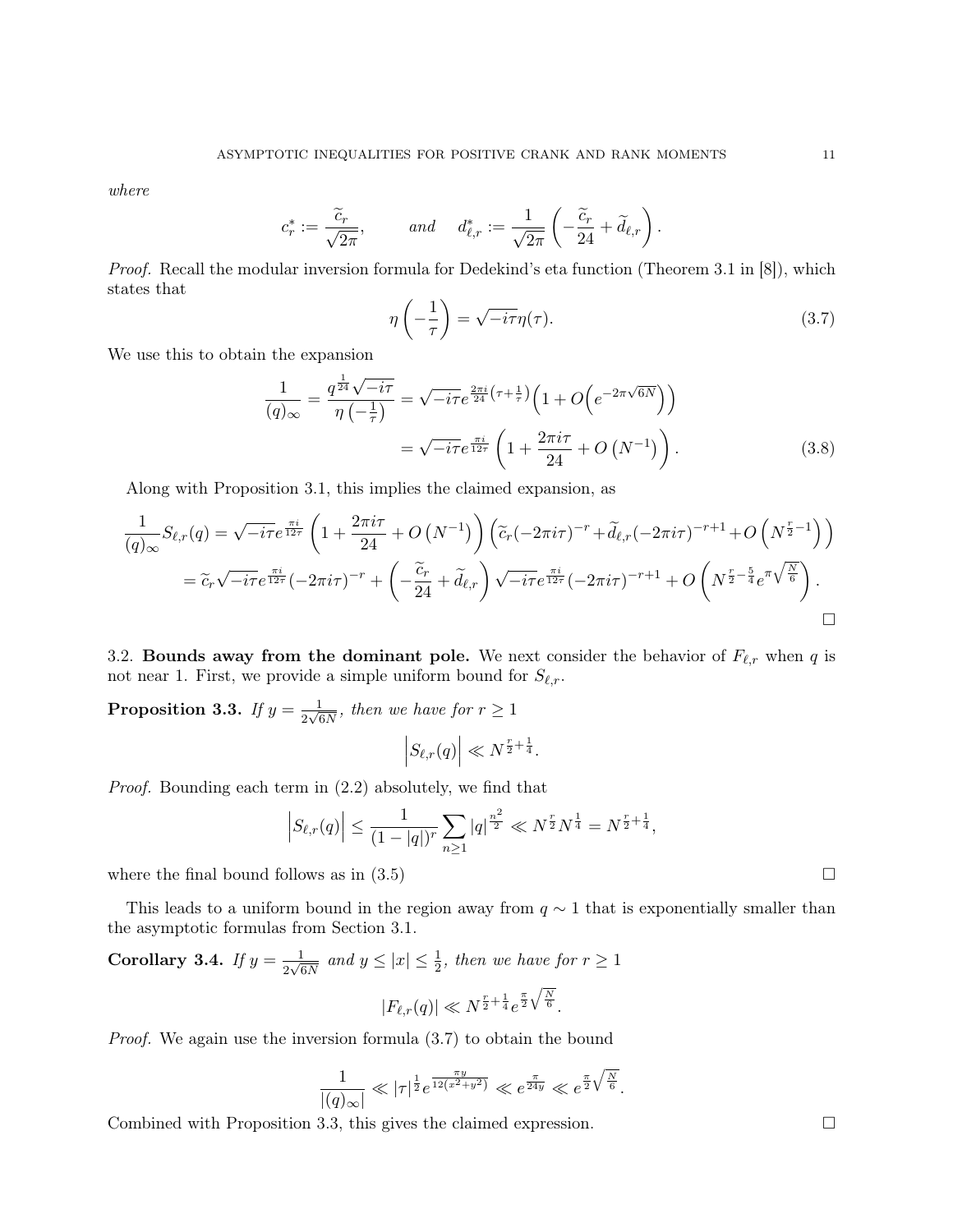### 12 KATHRIN BRINGMANN AND KARL MAHLBURG

### 4. The Circle Method

In this section we apply Wright's variant of the Hardy-Ramanujan Circle Method and complete the proof of our asymptotic expressions for the positive crank and rank moments. His approach differs from Hardy-Ramanujan and Rademacher's mainly in the choice of certain parameters (which were reflected in the ranges we considered in Section 3), so the initial setup begins as usual. Cauchy's Theorem gives an integral representation for the coefficients of  $F_{\ell,r}$ , namely

$$
a_{\ell,r}(N) = \frac{1}{2\pi i} \int_{\mathcal{C}} \frac{F_{\ell,r}(q)}{q^{N+1}} dq = \int_{-\frac{1}{2}}^{\frac{1}{2}} F_{\ell,r} \left( e^{-\frac{\pi}{\sqrt{6N}} + 2\pi ix} \right) e^{\pi \sqrt{\frac{N}{6}} - 2\pi i Nx} dx, \tag{4.1}
$$

where the contour is the counterclockwise traversal of the circle  $\mathcal{C} := \{ |q| = e^{-\frac{\pi}{\sqrt{6N}}} \}.$  We separate (4.1) into two ranges, writing  $a_{\ell,r}(N) = I' + I''$ , with

$$
\begin{split} \mathbf{I}' &:= \int_{|x| \leq \frac{1}{2\sqrt{6N}}} F_{\ell,r} \left( e^{-\frac{\pi}{\sqrt{6N}} + 2\pi ix} \right) e^{\pi \sqrt{\frac{N}{6}} - 2\pi i Nx} dx, \\ \mathbf{I}'' &:= \int_{\frac{1}{2\sqrt{6N}} \leq |x| \leq \frac{1}{2}} F_{\ell,r} \left( e^{-\frac{\pi}{\sqrt{6N}} + 2\pi ix} \right) e^{\pi \sqrt{\frac{N}{6}} - 2\pi i Nx} dx. \end{split}
$$

The first integral provides the main asymptotic contribution, while the second is of exponentially lower order and will be absorbed into the error term.

4.1. Main arc. We now show that the main asymptotic terms stated in Theorem 2.1 arise from I', and begin by rewriting the integral as

$$
\mathcal{I}' = \frac{1}{2\sqrt{6N}} \int_{-1}^{1} F_{\ell,r} \left( e^{\frac{\pi}{\sqrt{6N}}(-1+iu)} \right) e^{\pi \sqrt{\frac{N}{6}}(1-iu)} du. \tag{4.2}
$$

In other words, we write  $\tau = \frac{1}{2\sqrt{6}}$  $\frac{1}{2\sqrt{6N}}(u+i)$  with  $|u| \leq 1$ . Our immediate goal is to rewrite I' equivalently in terms of Bessel functions, up to an allowable error.

**Proposition 4.1.** Assume that  $r \geq 3$ . As  $N \to \infty$ ,

$$
\mathbf{I}' - c_r N^{\frac{r}{2} - \frac{3}{4}} I_{r-\frac{3}{2}}\left(\pi\sqrt{\frac{2N}{3}}\right) - d_{\ell,r} N^{\frac{r}{2} - \frac{5}{4}} I_{r-\frac{5}{2}}\left(\pi\sqrt{\frac{2N}{3}}\right) \ll N^{\frac{r}{2} - \frac{7}{4}} e^{\pi\sqrt{\frac{2N}{3}}}.
$$

Before proving this result, we first relate the integration terms that directly appear in the evaluation of I' to modified Bessel functions. For  $s \in \mathbb{R}$ , we adopt Wright's definition [31] of an auxiliary function

$$
P_s := \frac{1}{2\pi i} \int_{1-i}^{1+i} v^s e^{\pi \sqrt{\frac{N}{6}} \left(v + \frac{1}{v}\right)} dv.
$$

The next lemma relates  $P_s$  to an appropriate modified Bessel function.

Lemma 4.2. As  $N \to \infty$ ,

$$
P_s - I_{-s-1}\left(\pi\sqrt{\frac{2N}{3}}\right) \ll e^{\frac{3\pi}{2}\sqrt{\frac{N}{6}}}.
$$

Remark. The bounds in this lemma are very far from optimal, as Rademacher showed in [29] that the difference between these integrals and the modified Bessel functions is actually polynomial in N. However, we instead use bounds analogous to Wright's approach in order to further emphasize the strengths of his version of the Circle Method.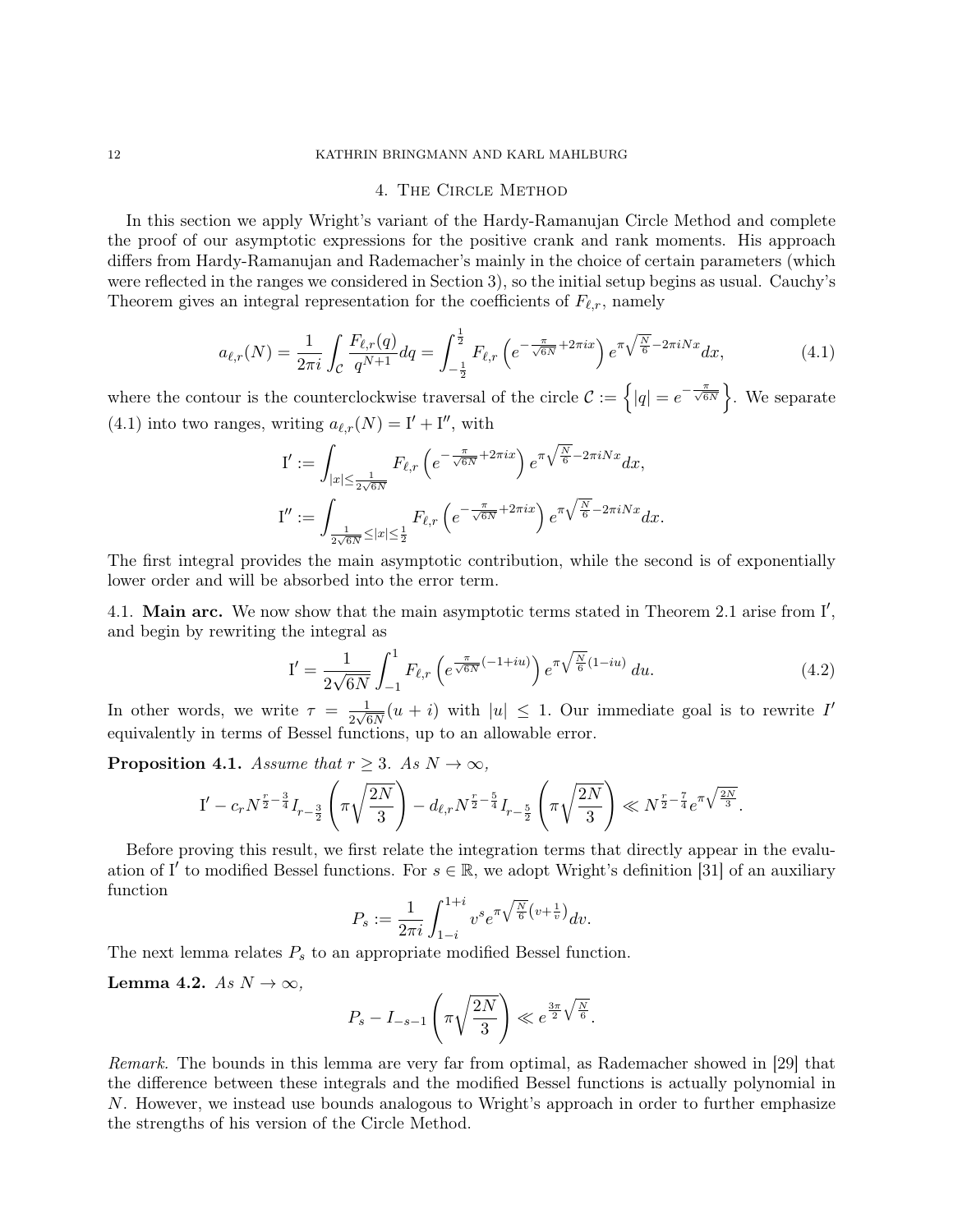Proof. The loop integral representation for the modified Bessel functions [9] states that

$$
I_{-s-1}\left(\pi\sqrt{\frac{2N}{3}}\right) = \frac{1}{2\pi i} \int_{\Gamma} e^{\pi\sqrt{\frac{N}{6}}\left(t + \frac{1}{t}\right)} t^s dt,
$$

where  $\Gamma$  is Hankel's standard contour that begins in the lower half-plane at  $-\infty$ , proceeds counterclockwise around the origin, and returns to  $-\infty$  in the upper-half plane. In our setting, we set  $\Gamma$  to be the piecewise linear path consisting of the segments

$$
\gamma_4: \left(-\infty - \frac{i}{2}, -1 - \frac{i}{2}\right), \quad \gamma_3: \left(-1 - \frac{i}{2}, -1 - i\right), \quad \gamma_2: (-1 - i, 1 - i), \text{ and } \gamma_1: (1 - i, 1 + i),
$$

which are then followed by the corresponding conjugate mirror images  $\gamma'_2, \gamma'_3$ , and  $\gamma'_4$ . Since  $P_s = \int_{\gamma_1}$ , it is sufficient to show that all other segments are bounded as claimed.

This contour is very similar to that used in Lemma 17 of Wright [31], though he did not use an infinite contour, since he only considered integral s (and therefore had no branch cuts). He directly showed (equations  $(5.53)$  and  $(5.55)$  of  $[31]$ ) that

$$
\int_{\gamma_2} \ll e^{\frac{3\pi}{2}\sqrt{\frac{N}{6}}} \qquad \text{and} \qquad \int_{\gamma_3} \ll e^{-\pi\sqrt{\frac{N}{6}}},
$$

so we need only bound the integral along  $\gamma_4$ . On this segment, Re  $(\frac{1}{t})$  $(\frac{1}{t})$  < 0, so

$$
\int_{\gamma_4} \ll \int_1^\infty e^{-\pi\sqrt{\frac{N}{6}}t}\left|-t+\frac{i}{2}\right|^s dt \ll N^{-\frac{1}{2}}e^{-\pi\sqrt{\frac{N}{6}}},
$$

where the final asymptotic inequality follows from a simple bound for incomplete Gamma function.  $\Box$ 

Proof of Proposition 4.1. By Corollary 3.2 and (4.2) we have

$$
I' = \frac{1}{2\sqrt{6N}} \int_{-1}^{1} \left[ c_r^* \left( \frac{\pi(1-iu)}{\sqrt{6N}} \right)^{\frac{1}{2}-r} e^{\pi \sqrt{\frac{N}{6}} \left( \frac{1}{iu-1} + (1-iu) \right)} - d_{\ell,r}^* \left( \frac{\pi(1-iu)}{\sqrt{6N}} \right)^{\frac{3}{2}-r} e^{\pi \sqrt{\frac{N}{6}} \left( \frac{1}{iu-1} + (1-iu) \right)} + O\left(N^{\frac{r}{2}-\frac{5}{4}} e^{2\pi \sqrt{\frac{N}{6}}} \right) \right] du,
$$

and the error term gives the (absolute) error bound as claimed in the statement. For the two asymptotic terms we calculate the general identity

$$
\frac{1}{2\sqrt{6N}} \int_{-1}^{1} \left( \frac{\pi(1-iu)}{\sqrt{6N}} \right)^s e^{\pi \sqrt{\frac{N}{6}} \left( \frac{1}{iu-1} + (1-iu) \right)} du = \frac{i}{2\sqrt{6N}} \int_{1+i}^{1-i} \left( \frac{\pi v}{\sqrt{6N}} \right)^s e^{\pi \sqrt{\frac{N}{6}} \left( \frac{1}{v} + v \right)} dv
$$

$$
= \left( \frac{\pi}{\sqrt{6N}} \right)^{s+1} P_s,
$$

where we have made the change of variables  $u = i(v - 1)$ . Along with Lemma 4.2, this completes the proof.  $\Box$ 

4.2. Error arc. We now turn to the integral  $I''$  and show that it is exponentially smaller than the main asymptotic terms in Theorem 2.1.

Proposition 4.3. As  $N \to \infty$ ,

$$
I'' \ll N^{\frac{r}{2} + \frac{1}{4}} e^{\frac{3\pi}{2} \sqrt{\frac{N}{6}}}.
$$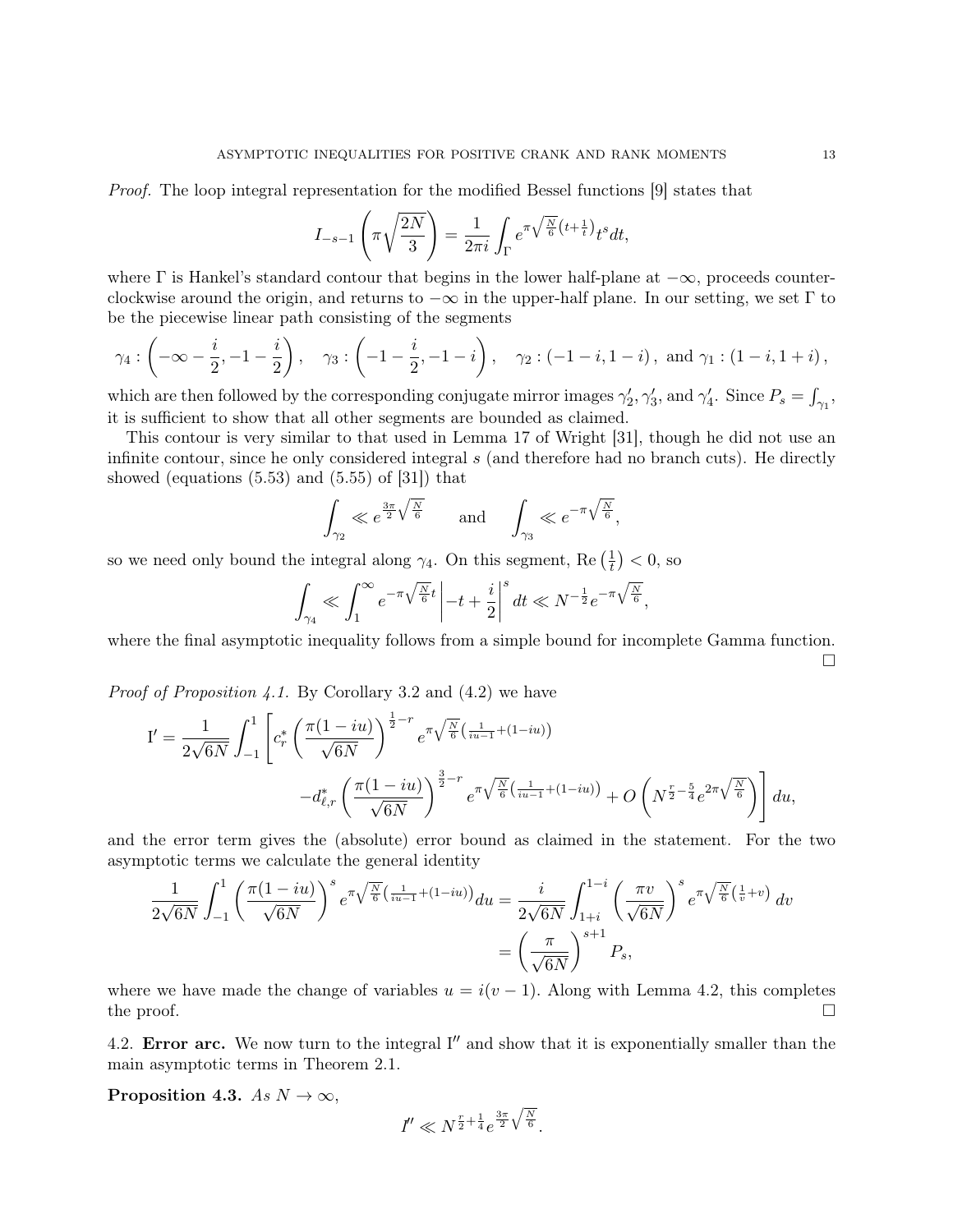Proof. Using Corollary 3.4, we have the simple absolute bound

$$
|\mathcal{I}''|\leq \int_{\frac{1}{2\sqrt{6N}}\leq |x|\leq \frac{1}{2}} \left| F_{\ell,r}\left(e^{-\frac{\pi}{\sqrt{6N}}+2\pi ix}\right)e^{\pi\sqrt{\frac{N}{6}}-2\pi iNx} \right| dx \leq e^{\frac{\pi\sqrt{N}}{6}}N^{\frac{r}{2}+\frac{1}{4}}e^{\frac{\pi}{2}\sqrt{\frac{N}{6}}}.
$$

We have thus proven the following asymptotic result that gives Theorem 2.1 when  $\ell = 1$  and 3. **Corollary 4.4.** Suppose that  $r \geq 3$ . As  $N \to \infty$ ,

$$
a_{\ell,r}(N) - c_r N^{\frac{r}{2} - \frac{3}{4}} I_{r-\frac{3}{2}}\left(2\pi\sqrt{\frac{N}{6}}\right) - d_{\ell,r} N^{\frac{r}{2} - \frac{5}{4}} I_{r-\frac{5}{2}}\left(2\pi\sqrt{\frac{N}{6}}\right) \ll N^{\frac{r}{2} - \frac{7}{4}} e^{2\pi\sqrt{\frac{N}{6}}}.
$$

This completes the proof of Theorem 2.1 for  $r \geq 3$ . Furthermore, the case  $r = 2$  of Theorem 2.1 is found in the proof of Theorem 2.1 of [15].

#### 5. Properties of the ospt-function

In this section we prove Theorems 1.4 and 1.5. We begin by proving a combinatorial inequality for the ospt-function, and then proceed by describing the relationship between the ospt-function and previous analytic and arithmetic results.

5.1. Combinatorial results. We first define several partition statistics. Suppose that  $\lambda$  is a partition. A run of length L is a sequence of consecutive integers such that each of  $m, m+1, \ldots, m+1$ L−1 occur as parts in  $\lambda$ , and  $m+L$  does not (however,  $m-1$  may occur in  $\lambda$ .). Following Andrews, Chan, and Kim [5], we further define an *odd string* to be a run of length  $L$  that begins at some odd positive integer  $2k + 1$ , such that  $2k + 1$  occurs only once in  $\lambda$  and  $L \geq 2k + 1$ . Similarly, an even string is a run of length L that begins at some positive even integer  $2k$ , with the additional conditions that  $2k-1$  does not occur as a part, and that  $L \geq 2k-1$  is odd. The total number of even or odd strings contained in  $\lambda$  is then denoted by  $ST(\lambda)$  (note that a single partition may contain multiple even and/or odd strings).

In a remark following Corollary 8 of [5], Andrews, Chan, and Kim showed that  $\text{ospt}(N)$  is always positive. In fact, we now prove that the ospt-function is weakly increasing.

## Lemma 5.1. For  $N \geq 1$ ,

$$
ospt(N + 1) \geq ospt(N).
$$

*Proof.* Suppose that  $\lambda$  is a partition of size N that contains at least one even or odd string. We describe a simple injection that sends  $\lambda$  to a partition  $\lambda'$  of  $N+1$  such that  $ST(\lambda) \leq ST(\lambda')$ ; this is sufficient to prove the claim by (1.16).

If  $\lambda$  does not contain any 1s, then we define  $\lambda'$  by adding a 1 to  $\lambda$ . There is now an odd string in  $\lambda'$  beginning with 1. If there was an even string in  $\lambda$  that began with 2, then this odd string in  $\lambda'$  serves as its replacement in the total enumeration, and the odd string is otherwise an additional string; in either case we have  $ST(\lambda) \leq ST(\lambda')$ .

If  $\lambda$  contains exactly one 1, then it contains an odd string beginning with 1. We define  $\lambda'$  by removing the 1 and adding a 2 in its place, which deletes the odd string. However, this then creates an even string beginning with 2, since even if there were already parts of size 2 in  $\lambda$ , there were no even strings due to the presence of the part 1. Furthermore, this procedure does not affect any other strings in  $\lambda$ , so again  $ST(\lambda) = ST(\lambda')$ .

Finally, if  $\lambda$  contains two or more 1s, we construct  $\lambda'$  by adding an additional 1. Since  $\lambda$  does not contain any odd or even strings beginning with 1 or 2, the construction of  $\lambda'$  does not affect the total string count, and thus  $ST(\lambda) = ST(\lambda')$ ).  $\Box$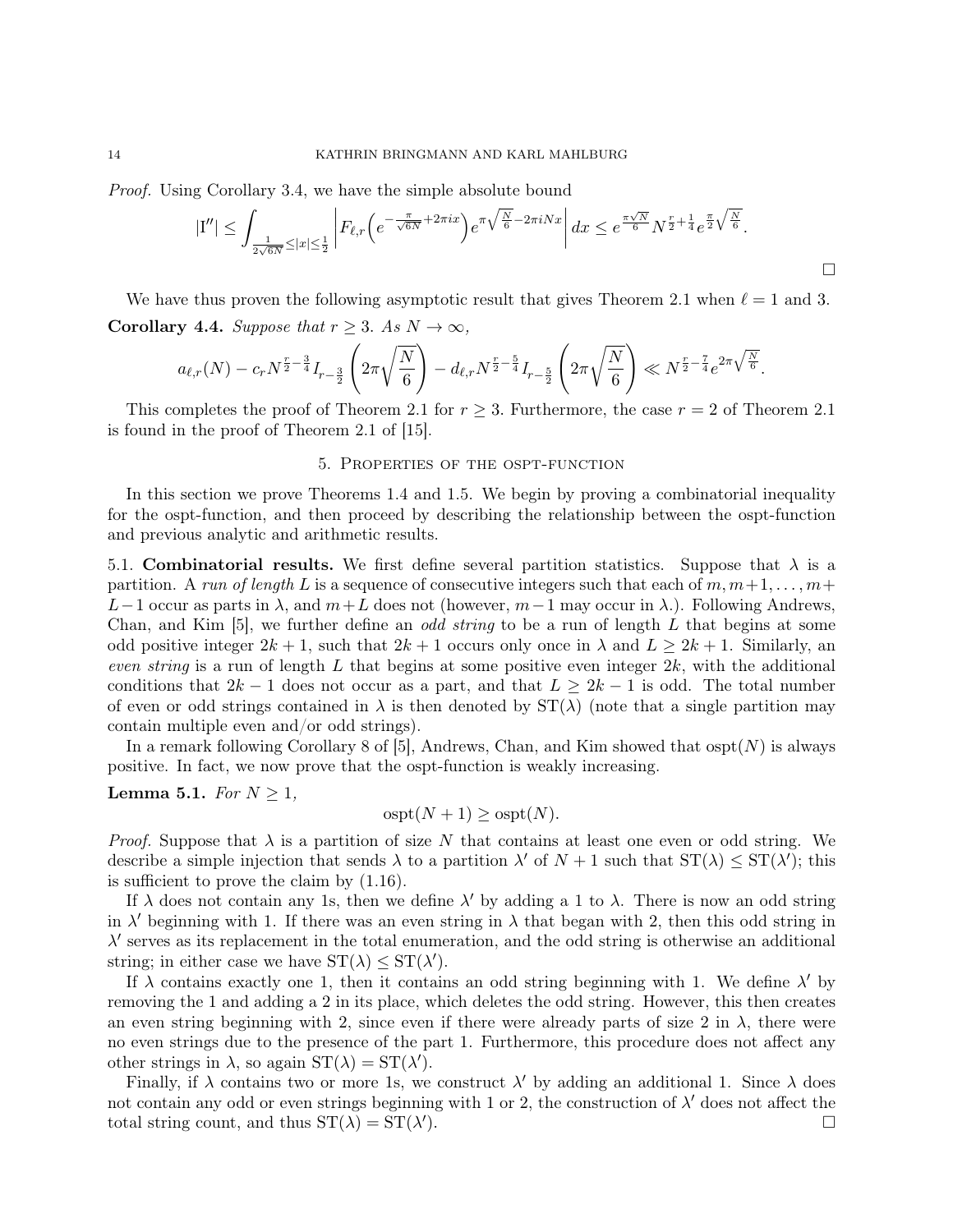5.2. Asymptotic behavior. We recall the generating function for the ospt-function from Section 3 of [5], namely

$$
\mathcal{O}(q) := \sum_{N \ge 0} \text{ospt}(N) q^N = \frac{1}{(q)_{\infty}} \sum_{n \ge 1} \frac{(-1)^{n+1} q^{\frac{n^2+n}{2}} \left(1 - q^{n^2}\right)}{1 - q^n}.
$$
\n(5.1)

For convenience, we define the following notation for the hypergeometric sum portion:

$$
T(q) := \sum_{n\geq 1} \frac{(-1)^{n+1} q^{\frac{n^2+n}{2}} \left(1 - q^{n^2}\right)}{1 - q^n}.
$$

The principle estimate needed to conclude Theorem 1.4 is the following asymptotic result for  $T(q)$ .

## Proposition 5.2. We have

$$
\lim_{y \to 0^+} T\left(e^{-y}\right) = \frac{1}{4}.
$$

Proof. As before, we use the Mittag-Leffler decomposition (3.1)

$$
\frac{e^{-\frac{y}{2}}}{1 - e^{-y}} = \frac{1}{y} + i \sum_{m \ge 1} \left( \frac{1}{iy - 2\pi m} + \frac{1}{iy + 2\pi m} \right).
$$
 (5.2)

The contribution of the first summand of  $(5.2)$  to  $T(e^{-y})$  is described by the asymptotic expansion of  $y^{-1}g(y)$ , where

$$
g(y) := \sum_{n\geq 1} \frac{(-1)^{n+1} e^{-\frac{n^2 y}{2}} \left(1 - e^{-n^2 y}\right)}{n}.
$$
 (5.3)

Proposition A.4 implies that

$$
y^{-1}g(y) \sim \frac{1}{4},
$$

so the remaining task is to show that the other terms from (5.2) do not make any contribution to the asymptotic main term of  $T(e^{-y})$ . By simplifying and regrouping, we find that the remaining sum can be bounded, up to asymptotic constants, by

$$
y \sum_{n\geq 1} e^{-n^2 y} \left( 1 - e^{-2n^2 y} \right) n \sum_{m\geq 1} \frac{1}{n^2 y^2 + m^2},
$$
  
0 when  $y \to 0^+$ .

which evaluates directly to  $0$ 

Ingham's Tauberian theorem relates the asymptotic behavior of such a series to its coefficients. The following result is a special case of Theorem 1 in [26] (see also Theorem 1').

**Theorem 5.3** (Ingham). Let  $f(z) = \sum_{N\geq 0} a(N)z^N$  be a power series with real nonnegative coefficients and radius of convergence equal to 1. If there exist  $A > 0$ ,  $\lambda, \alpha \in \mathbb{R}$  such that

$$
f(z) \sim \lambda \left(-\log(z)\right)^{\alpha} \exp\left(\frac{-A}{\log(z)}\right)
$$

as  $z \to 1^-$ , then

$$
\sum_{m=0}^{N} a(m) \sim \frac{\lambda}{2\sqrt{\pi}} \frac{A^{\frac{\alpha}{2} - \frac{1}{4}}}{N^{\frac{\alpha}{2} + \frac{1}{4}}} \exp\left(2\sqrt{AN}\right)
$$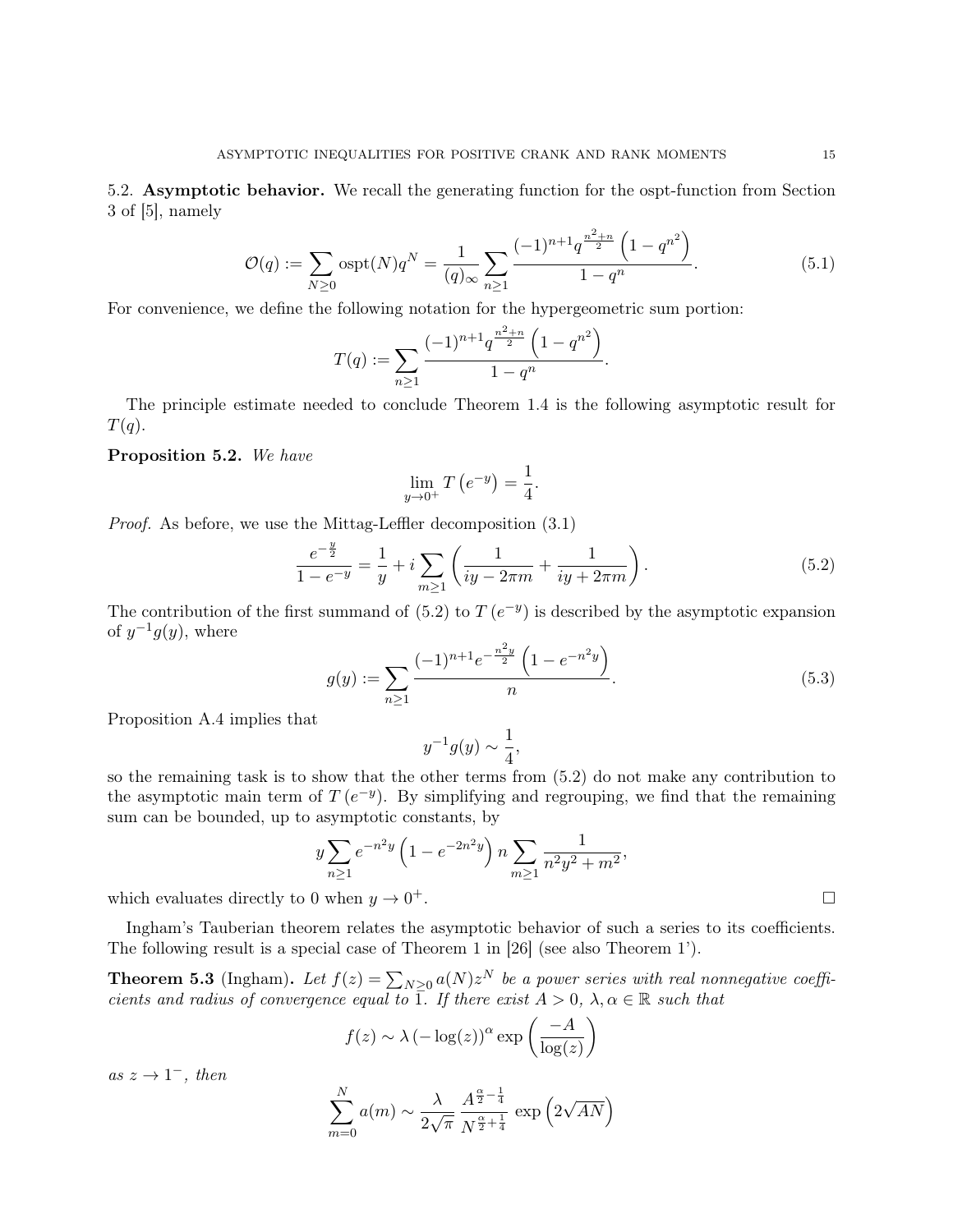as  $N \to \infty$ .

We are now able to prove the asymptotic behavior of  $\text{ospt}(N)$ .

Proof of Theorem 1.4. We use Inham's Tauberian theorem in order to conclude the asymptotic behavior of  $\text{ospt}(N)$ . In particular, Lemma 5.1 implies that Theorem 5.3 may be applied to

$$
(1-q)\mathcal{O}(q) = 1 + \sum_{N \ge 1} \left( \operatorname{ospt}(N) - \operatorname{ospt}(N-1) \right) q^N.
$$

Combined with Proposition 5.2 and (1.15), this implies that

$$
1 + \sum_{m=1}^{N} (o spt(N) - o spt(N-1)) = o spt(N) \sim \frac{1}{16\sqrt{3}N} e^{\pi \sqrt{\frac{2N}{3}}} \sim \frac{1}{4} p(N),
$$

which completes the proof.  $\square$ 

5.3. A simple congruence modulo 2. Theorem 1.5 is an immediate corollary of Andrews, Garvan and Liang's description of the parity of  $\text{spt}(N)$  (see Theorem 1.3 of [7]) and the following result.

**Lemma 5.4.** For all  $N \in \mathbb{N}$ , we have

$$
ospt(N) \equiv spt(N) \pmod{2}.
$$

*Proof.* Recalling (1.11) and using the fact that  $a^2 \equiv a \pmod{2}$  for any integer, we find that

$$
M_2^+(N) = \sum_{m \ge 1} m^2 M(m, N) \equiv \sum_{m \ge 1} m M(m, N) = M_1^+(N) \pmod{2},
$$

with a similar statement for the second rank moments. Thus

$$
spt(N) = M_2^+(N) - N_2^+(N) \equiv M_1^+(N) - N_1^+(N) \equiv spt(N) \pmod{2}.
$$

 $\Box$ 

#### Appendix A. Asymptotic expansions of infinite sums

In this section we present detailed proofs for the asymptotic behavior of several summations that appeared in Sections 3 and 5. Our chief technical tool comes from Zagier's treatment of asymptotic expansions for series found in Section 4 of [32]. In particular, suppose that a smooth function  $f:(0,\infty) \to \mathbb{C}$  has an asymptotic power series expansion around 0, which means that for any  $S \geq 0$ ,

$$
f(t) = \sum_{n=0}^{S} b_n t^n + O(t^{S+1})
$$
 (A.1)

as  $t \to 0^+$ . For any  $a > 0$ , Zagier considered the summation

$$
g(t) := \sum_{m \ge 0} f((m+a)t),
$$
 (A.2)

and showed that its asymptotic behavior can be simply described in terms of the coefficients of the expansion (A.1). A function f is said to be of *rapid decay* at infinity if  $\int_{\ell}^{\infty} |f(u)|du$  converges for some  $\ell > 0$ . The following result is stated as the first generalization of Proposition 3 in [32].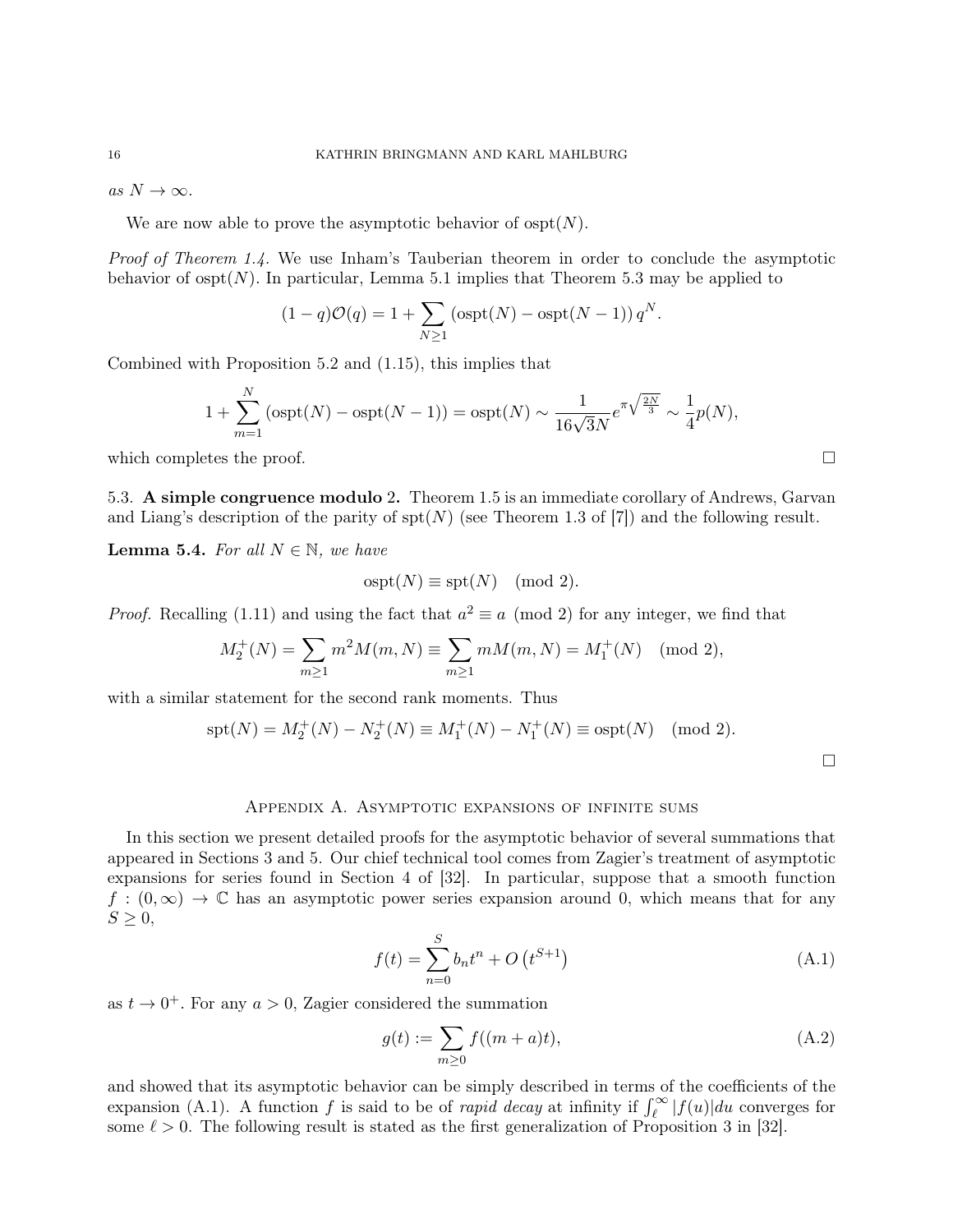**Proposition A.1.** Suppose that f has the asymptotic expansion  $(A.1)$  and that f and all of its derivatives are of rapid decay at infinity. Suppose further that  $I_f := \int_0^\infty f(u) du$  converges. The function g as defined in (A.2) then has the asymptotic expansion

$$
g(t) = \frac{I_f}{t} - \sum_{n=0}^{S} b_n \frac{B_{n+1}(a)}{n+1} t^n,
$$

where  $B_n(x)$  is the n-th Bernoulli polynomial, defined by  $\frac{te^{xt}}{e^t-1} = \sum_{n\geq 0} B_n(x) \frac{t^n}{n!}$  $\frac{t^n}{n!}$ .

Remark. This statement corrects a sign error in [32], where the sum is added rather than subtracted.

We first apply this result to prove a bound needed in the case  $j = 1$  in the proof of Proposition 3.1.

Proposition A.2.  $As y \rightarrow 0^+,$ 

$$
\sum_{n\geq 1} n e^{-\pi n^2 y} \ll \frac{1}{y}.
$$

*Proof.* We let  $t := \sqrt{\pi y}$ , and rewrite the sum as

$$
\frac{1}{t} \sum_{n \ge 1} f(nt),\tag{A.3}
$$

where  $f(t) := te^{-t^2}$ . Proposition A.1 then implies that

$$
\sum_{n\geq 1} f(nt) = \frac{I_f}{t} + O(1),
$$

with the integral evaluating to  $I_f = \frac{1}{2}$  $\frac{1}{2}$ . This implies the proposition statement.  $\square$ 

We next use the technique to complete the proof of Proposition 3.1 in the cases of small r. Recall the definition of  $g_{\ell,j}$  may be found in (3.3).

**Proposition A.3.** Suppose that 
$$
y = \frac{1}{2\sqrt{6N}}
$$
 and  $|x| \leq y$ . If  $j = -1, 0$ , or 1, then  $g_{\ell,j}(\tau) \ll 1$ .

*Proof.* We start with the case  $j = 1$ , and first assume that  $\ell$  is odd (so  $\rho = 0$ ). By definition,

$$
g_{\ell,1}(\tau) = \sum_{n\geq 1} \left( \frac{e^{\pi i \ell (2n-1)^2 \tau}}{2n-1} - \frac{e^{\pi i \ell (2n)^2 \tau}}{2n} \right).
$$
 (A.4)

We show that the real and imaginary parts are both individually bounded, focusing only on the real part, as the imaginary part is treated identically. Euler's identity implies that

$$
\operatorname{Re}\left(g_{\ell,1}(\tau)\right) = \sum_{n\geq 1} \left( \frac{e^{-\pi \ell (2n-1)^2 y} \cos\left(\pi \ell (2n-1)^2 x\right)}{2n-1} - \frac{e^{-\pi \ell (2n)^2 y} \cos\left(\pi \ell (2n)^2 x\right)}{2n} \right). \tag{A.5}
$$

In order to combine these odd and even terms, we begin by writing

$$
\frac{1}{2n} = \frac{1}{2n-1} + O\left(\frac{1}{n^2}\right).
$$

If this big-O term is inserted back into  $(A.5)$ , the sum is again absolutely and uniformly convergent, so we may discard this error term without affecting the overall convergence.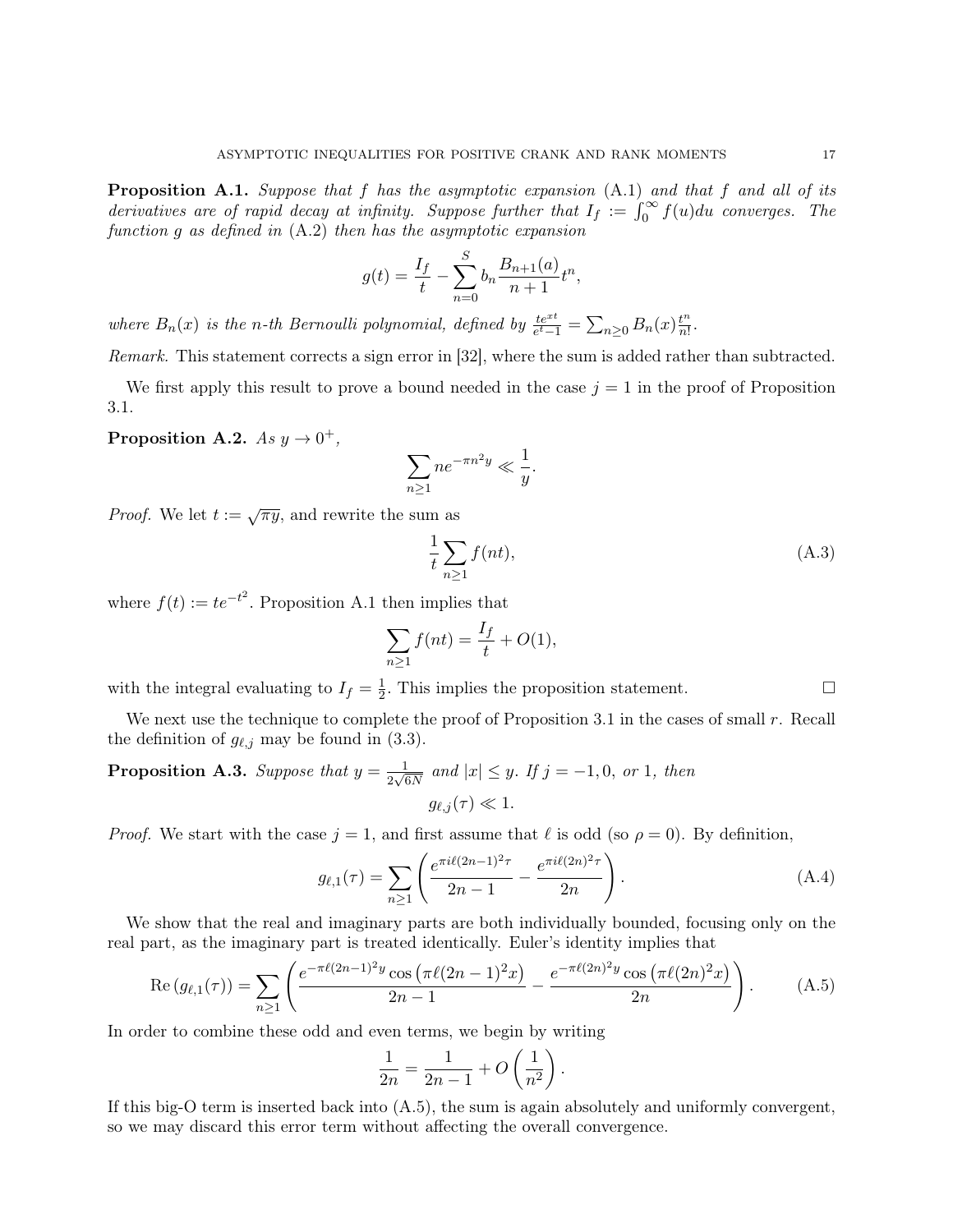We use the following trivial bounds in our estimates:

$$
|\cos(x+a) - \cos(x)| \le \min\{|a|, 2\} \qquad x, a \in \mathbb{R}
$$

$$
|1 - e^{-x}| \le \min\{x, 1\} \qquad x \ge 0.
$$

These bounds may be applied once the even terms in  $(A.5)$  are rewritten in the following way:

$$
\frac{e^{-\pi \ell (2n)^2 y} \cos \left(\pi \ell (2n)^2 x\right)}{2n-1} = \frac{e^{-\pi \ell (2n-1)^2 y}}{2n-1} \left( \left( e^{-\pi \ell (4n-1) y} - 1 \right) \cos \left(\pi \ell (2n)^2 x\right) + \left( -\cos \left(\pi \ell (2n-1)^2 x\right) + \cos \left(\pi \ell (2n)^2 x\right) \right) - \cos \left(\pi \ell (2n-1)^2 x\right) \right). \tag{A.6}
$$

The contribution of the first pair of terms in  $(A.6)$  to the sum in  $(A.5)$  is then asymptotically bounded (up to a constant) by

$$
\sum_{n\geq 1} \frac{e^{-\pi \ell (2n-1)^2 y}}{2n-1} \min \{y(4n-1), 1\} \ll y \sum_{1 \leq n \leq y^{-1}} e^{-n^2 y} + \sum_{n\geq y^{-1}} \frac{e^{-n^2 y}}{n} \qquad (A.7)
$$
  

$$
\ll \sqrt{y} + y \sum_{n\geq y^{-1}} e^{-n^2 y} \ll \sqrt{y},
$$

where the first sum was bounded using a comparison with a Gaussian integral and the second by a comparison with the incomplete gamma function. The second summand from (A.6) also gives (noting that  $|x| < y$ )

$$
\sum_{n\geq 1} \frac{e^{-\pi \ell (2n-1)^2 y}}{2n-1} \min\left\{1, |x|(2n-1)\right\} \ll \sum_{n\geq 1} \frac{e^{-\pi \ell (2n-1)^2 y}}{2n-1} \min\left\{1, ny\right\} \ll \sqrt{y}.
$$
 (A.8)

Since the third term in  $(A.6)$  cancels the odd terms in  $(A.5)$ , the real part is bounded overall, as claimed.

The proof is analogous if  $\ell$  is even, with the only difference being minor shifts in all of the exponents. In particular, in this case

$$
g_{\ell,1}(\tau) = q^{-\frac{1}{8\ell}} \sum_{n\geq 1} \frac{(-1)^{n+1} q^{\frac{\ell}{2}(n+\frac{1}{2\ell})^2}}{n},
$$

so all occurrences of  $(2n-1)^2$  and  $(2n)^2$  from  $(A.4)$  through  $(A.8)$  are simply replaced by  $(2n-1-\frac{1}{2a})$  $\frac{1}{2\ell})^2$ and  $\left(2n-\frac{1}{2n}\right)$  $\frac{1}{2\ell}$ )<sup>2</sup>, respectively.

The proof that  $g_{\ell,0}$  is uniformly bounded is similar, although the first term in  $(A.7)$  is only bounded by a constant rather than  $\sqrt{y}$ . Indeed, in this case the first term is bounded by  $y \sum_{n=1}^{y-1} n e^{-n^2 y}$ , which is bounded by Proposition A.2 to yield the claimed result.

Finally, the case  $j = -1$  only arises if  $r = 3$ , in which case  $\rho = 0$ . As above, we separate the odd and even terms, and consider only the real part, as the imaginary part can be treated in the same way. We have

$$
\operatorname{Re}\left(g_{\ell,-1}(\tau)\right) = \sum_{n\geq 1} \left[ (2n-1)e^{-4\pi\ell\left(n-\frac{1}{2}\right)^2 y} \cos\left(4\pi\ell\left(n-\frac{1}{2}\right)^2 x\right) - 2n e^{-4\pi\ell n^2 y} \cos\left(4\pi\ell n^2 x\right) \right]
$$
  
=  $2y^{-\frac{1}{2}} \sum_{n\geq 1} \left( f_{\frac{x}{y}}\left(\left(n-\frac{1}{2}\right)\sqrt{y}\right) - f_{\frac{x}{y}}\left(n\sqrt{y}\right) \right),$  (A.9)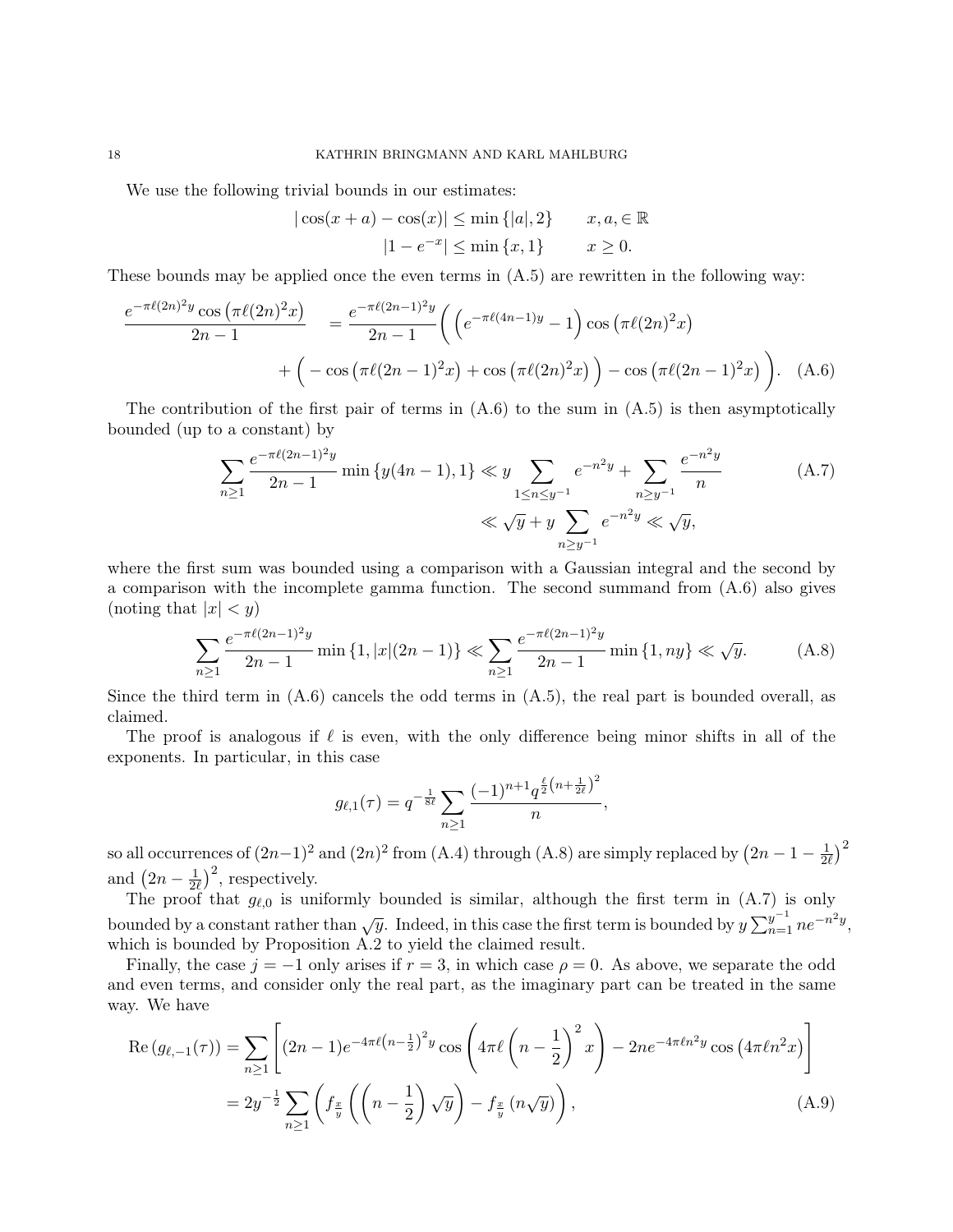where

$$
f_v(t) := te^{-4\pi \ell t^2} \cos(4\pi \ell vt^2).
$$

Note that  $f_v$  is an odd function, and thus its Taylor series only has odd powers of t. Proposition A.1 then gives the asymptotic expansion

$$
\sum_{n\geq 1} \left( f_{\frac{x}{y}} \left( \left( n - \frac{1}{2} \right) \sqrt{y} \right) - f_{\frac{x}{y}} \left( n \sqrt{y} \right) \right) = \frac{1}{\sqrt{y}} \left( I_f + O_{\frac{x}{y}}(y) \right) - \frac{1}{\sqrt{y}} \left( I_f + O_{\frac{x}{y}}(y) \right) \tag{A.10}
$$

so long as

$$
I_f := \int_0^\infty f_v(t)dt = \int_0^\infty t e^{-4\pi \ell t^2} \cos\left(4\pi \ell vt^2\right) dt
$$

converges. The integral may be uniformly bounded as

$$
|I_f| \le \int_0^\infty t e^{-4\pi \ell t^2} dt < \infty,
$$

which, combined with the assumption that  $\begin{pmatrix} 1 & 1 & \cdots & 1 \\ 0 & 0 & \cdots & 0 \\ 0 & 0 & 0 & 0 \\ 0 & 0 & 0 & 0 \\ 0 & 0 & 0 & 0 \\ 0 & 0 & 0 & 0 \\ 0 & 0 & 0 & 0 \\ 0 & 0 & 0 & 0 \\ 0 & 0 & 0 & 0 \\ 0 & 0 & 0 & 0 \\ 0 & 0 & 0 & 0 \\ 0 & 0 & 0 & 0 \\ 0 & 0 & 0 & 0 \\ 0 & 0 & 0 & 0 & 0 \\$  $\overline{x}$  $\left|\frac{x}{y}\right|$  < 1, gives an overall bound for (A.10) that is uniform over the claimed region. The expansions  $(A.9)$  and  $(A.10)$  are therefore uniformly bounded as  $O(1)$ , which completes the proof of the proposition.  $\Box$ 

We conclude by proving an asymptotic expansion used in the proof of Proposition 5.2.

**Proposition A.4.** With  $g(y)$  defined as in (5.3), as  $y \to 0^+$  we have

$$
g(y) = \frac{1}{4}y + O\left(y^2\right).
$$

Proof. We write

$$
g(y) = y^{\frac{1}{2}} \sum_{n \ge 1} \left( f\left( \left( n - \frac{1}{2} \right) \sqrt{y} \right) - f\left( n\sqrt{y} \right) \right)
$$

with

$$
f(t) := \frac{e^{-2t^2} \left(1 - e^{-4t^2}\right)}{2t} = 2t + O\left(t^3\right).
$$

Proposition A.1 then gives the expansions

$$
\sum_{n\geq 0} f\left(\left(n+\frac{1}{2}\right)\sqrt{y}\right) \sim \frac{I_f}{\sqrt{y}} - B_2\left(\frac{1}{2}\right)\sqrt{y} + O\left(y^{\frac{3}{2}}\right),
$$
  

$$
\sum_{n\geq 1} f\left(n\sqrt{y}\right) \sim \frac{I_f}{\sqrt{y}} - B_2(1)\sqrt{y} + O\left(y^{\frac{3}{2}}\right),
$$

with the convergent integral given by

$$
I_f = \int_0^\infty f(u) du < \infty.
$$

Using the fact that  $B_2(x) = x^2 - x + \frac{1}{6}$  $\frac{1}{6}$ , we thus find the overall expansion

$$
g(y) = y^{\frac{1}{2}} \left( \frac{1}{\sqrt{y}} \left( I_f - I_f \right) + \sqrt{y} \left( \frac{1}{12} + \frac{1}{6} \right) + O \left( y^{\frac{3}{2}} \right) \right) = \frac{1}{4} y + O \left( y^2 \right).
$$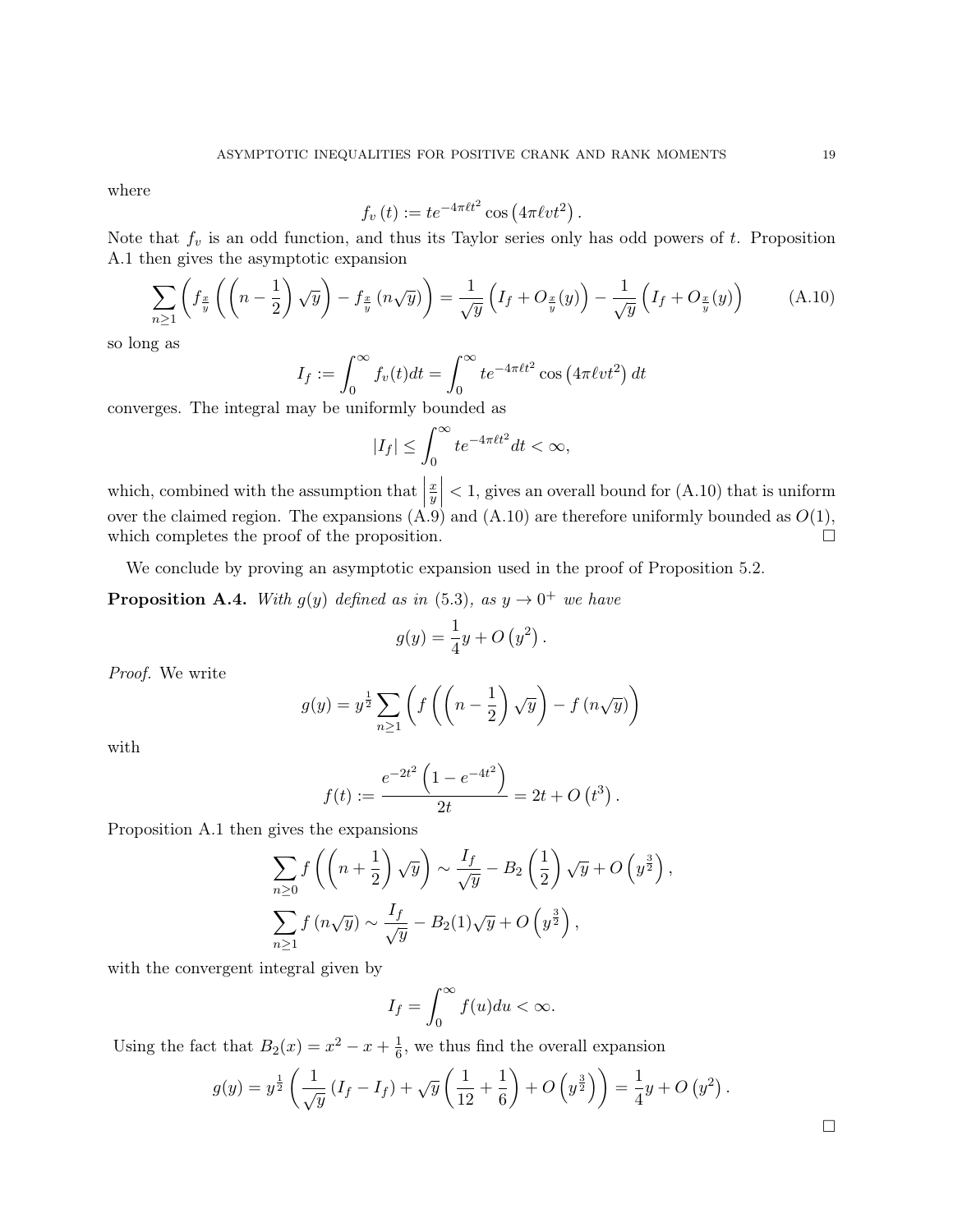#### 20 KATHRIN BRINGMANN AND KARL MAHLBURG

#### **REFERENCES**

- [1] L. Ahlfors, Complex Analysis, 3rd ed., McGraw Hill, 1979.
- [2] G. Andrews, Partitions, Durfee symbols, and the Atkin-Garvan moments of ranks, Invent. Math. 169 (2007), 37–73.
- [3] G. Andrews, The number of smallest parts in the partitions of n, J. Reine Angew. Math. 624 (2008), 133–142.
- [4] G. Andrews, R. Askey, and R. Roy, Special functions, Encyclopedia of Mathematics and its Applications 71, Cambridge University Press, Cambridge, 1999.
- [5] G. Andrews, S. Chan, and B. Kim, *The odd moments of ranks and cranks*, J. of Comb. Theory (A) 120 (2013), 77–91.
- [6] G. Andrews and F. Garvan, Dyson's crank of a partition, Bull. Amer. Math. Soc. 18 (1988), 167–171.
- [7] G. Andrews, F. Garvan, and J. Liang, Self-conjugate vector partitions and the parity of the spt function, preprint. [8] T. Apostol, Modular Functions and Dirichlet Series in Number Theory Series: Graduate Texts in Mathematics,
- Vol. 41, 2nd ed., 1990. [9] G. Arken, Modified Bessel Functions, in Mathematical Methods for Physicists, 3rd ed. Orlando, FL: Academic
- Press, 1985, 610–616.
- [10] A. Atkin and F. Garvan, Relations between the ranks and the cranks of partitions, Ramanujan J. 7 (2003), 137–152.
- [11] A. Atkin and H. Swinnerton-Dyer, Some properties of partitions, Proc. London Math. Soc. 4 (1954), 84–106.
- [12] K. Bringmann, On the construction of higher deformations of partition statistics, Duke Math. J. 144 (2008), 195–233.
- [13] K. Bringmann, *On certain congruences for Duson's ranks*, Int. Journal of Number Theory 5 (2009), 573–584.
- [14] K. Bringmann, F. Garvan, and K. Mahlburg, Partition statistics and quasiweak Maass forms, Int. Math. Res. Not. (2009), 63–97.
- [15] K. Bringmann and K. Mahlburg, Inequalities between ranks and cranks, Proc. Amer. Math. Soc. 137 (2009), 541–552.
- [16] K. Bringmann and K. Mahlburg, An extension of the Hardy-Ramanujan Circle Method and applications to partitions without sequences, Amer. Journal of Math 133 (2011), 1151–1178.
- [17] K. Bringmann, K. Mahlburg, and R. Rhoades, Asymptotics for rank and crank moments, Bull. of London Math. Soc. 43 (2011), 661–672.
- [18] K. Bringmann, K. Mahlburg, and R. Rhoades, *Taylor Coefficients of Mock-Jacobi Forms and Moments of Par*tition Statistics, to appear in Proc. of the Cambridge Phil. Soc.
- [19] K. Bringmann and K. Ono, Dyson's ranks and Maass forms, Ann. of Math. 171 (2010), 419–449.
- [20] E. Canfield, S. Corteel, and C. Savage, Durfee polynomials, Electron. J. Combin. 5 (1998), R32.
- [21] P. Diaconis, S. Janson, and R. Rhoades, Note on a partition limit theorem for the rank and crank, in preparation.
- [22] F. Dyson, Some guesses in the theory of partitions, Eureka (Cambridge) 8 (1944), 10–15.
- [23] F. Garvan, New combinatorial interpretations of Ramanujan's partition congruences mod 5, 7, and 11, Trans. Amer. Math. Soc. 305 (1988), 47–77.
- [24] F. Garvan, Congruences for Andrews' smallest parts partition function and new congruences for Dyson's rank, Int. J. Number Theory 6 (2010), 1–29.
- [25] F. Garvan, Higher Order spt-Functions, Adv. in Math. 228 (2011), 241–265.
- [26] A. Ingham, A Tauberian theorem for partitions, Ann. of Math. 42 (1941), 1075–1090.
- [27] K. Mahlburg, *Partition congruences and the Andrews-Garvan-Dyson crank*, Proc. Natl. Acad. Sci. 102 (2005), 15373–15376.
- [28] H. Rademacher, On the Partition Function  $p(n)$ , Proc. London Math. Soc. 43 (1937), 241–254.
- [29] H. Rademacher, On the Expansion of the Partition Function in a Series, Annals of Math. 44 (1943), 416–422. Published
- [30] S. Ramanujan, Congruence properties of partitions, Math. Zeit. 9 (1921), 147–153.
- [31] E. Wright, Asymptotic partition formulae II. Weighted partitions, Proc. London Math. Soc. (2) 36 (1933), 117– 141.
- [32] D. Zagier, The Mellin transform and other useful analytic techniques, Appendix to E. Zeidler, Quantum Field Theory I: Basics in Mathematics and Physics. A Bridge Between Mathematicians and Physicists Springer-Verlag, Berlin-Heidelberg-New York (2006), 305–323.